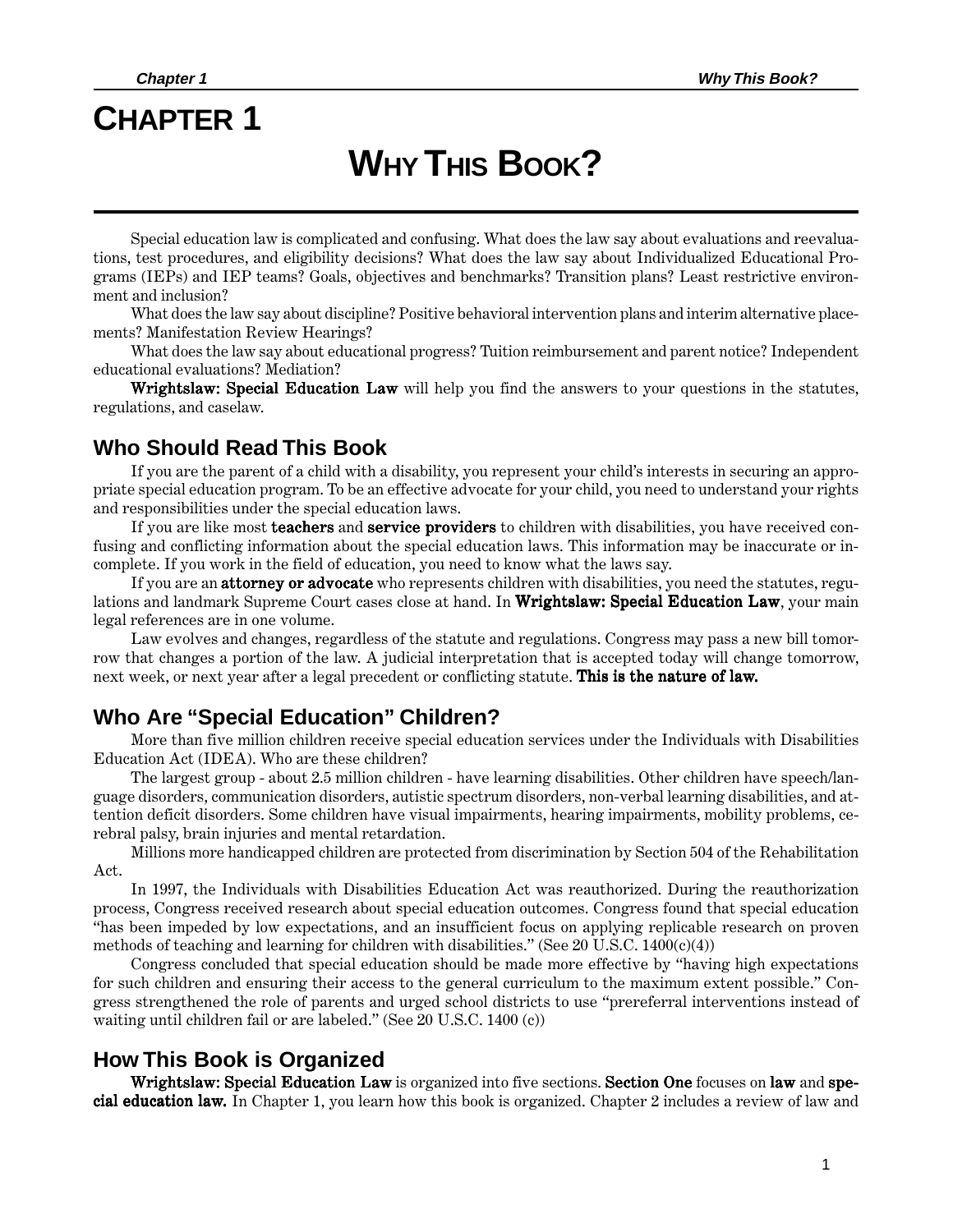explains the process of legal change. Chapter 3 includes a brief history of public education, special education, and early education law from *Brown v. Board of Education* to *Public Law 94-142.*

Section Two is about special education and the Individuals with Disabilities Education Act. Chapter 4 contains an overview of the **Individuals with Disabilities Education Act of 1997**. In Chapter 5, you'll find the full text of the Individuals with Disabilities Education Act of 1997, a comprehensive analysis of the statute, and suggestions about how to secure appropriate services for the child. Chapter 6 includes the IDEA regulations including the new Appendix A.

Section Three is about civil rights and discrimination as it relates to handicapped children. Handicapped children are entitled to protection from discrimination under the civil rights statutes. Chapter 7 includes an overview of Section 504 of the Rehabilitation Act. In Chapter 8, you'll find pertinent text from Section 504 of the Rehabilitation Act. The implementing regulations for Section 504 are in Chapter 9.

Section Four is about records and confidentiality. The privacy of educational records is governed by the Family Educational Records Privacy Act (FERPA). Under FERPA, schools must honor parental requests to inspect and review their child's educational records within strict timelines. Chapter 10 contains an overview of FERPA. Chapter 11 includes the text of the FERPA statute. The FERPA regulations are in Chapter 12.

Section Five is about caselaw. Chapter 13 is an overview of special education decisions by the United States Supreme Court. Chapter 14 is a casebook that includes the landmark Supreme Court decisions in *Rowley* (1982), *Burlington* (1985), *Honig* (1988), *Carter* (1993), and *Cedar Rapids* (1999).

#### **Tips To Help You Use This Book**

The statutes and regulations in this book are set in Garamond Book font. Wrightslaw's explanations, analyses, and tips that are in Helvetica font and preceded by a large arrow like this  $\blacktriangleright$  are not part of the statute. We used **bold type** to emphasize certain words and phrases in the statute. Look at the example below. The statute begins with (A) In General. The explanation begins with  $\rightarrow$  IDEA AND FAPE.

**(A) In General** - The term '**child with a disability**' means a child-

(i) with mental retardation, hearing impairments (including deafness), speech or language impairments, visual impairments (including blindness), serious emotional disturbance (hereinafter referred to as 'emotional disturbance'), orthopedic impairments, autism, traumatic brain injury, other health impairments, or specific learning disabilities; and (ii) **who, by reason thereof, needs special education and related services.**

#### -**IDEA AND FAPE**

IDEA confers a right to a free appropriate public education (FAPE). The IDEA child is entitled to an IEP [as described in 20 U.S.C. §1414(d)] and special education that confers educational benefit. All children with disabilities are protected under Section 504. It is important for parents to understand that if their child does not receive services under IDEA, the child does not have IDEA procedural protections.

#### **References**

When references to other works are cited, the full bibliographic citation is at the end of the chapter.

#### **Contact Us**

What did you like about Wrightslaw: Special Education Law? What did you dislike about Wrightslaw: **Special Education Law**? How can we improve this book so it meets your needs? Send your ideas, thoughts and comments about how we can improve Wrightslaw: Special Education Law to: Harbor House Law Press, P.O. Box 480, Hartfield VA 23071. (877) 529-4332 or (877) LAW-IDEA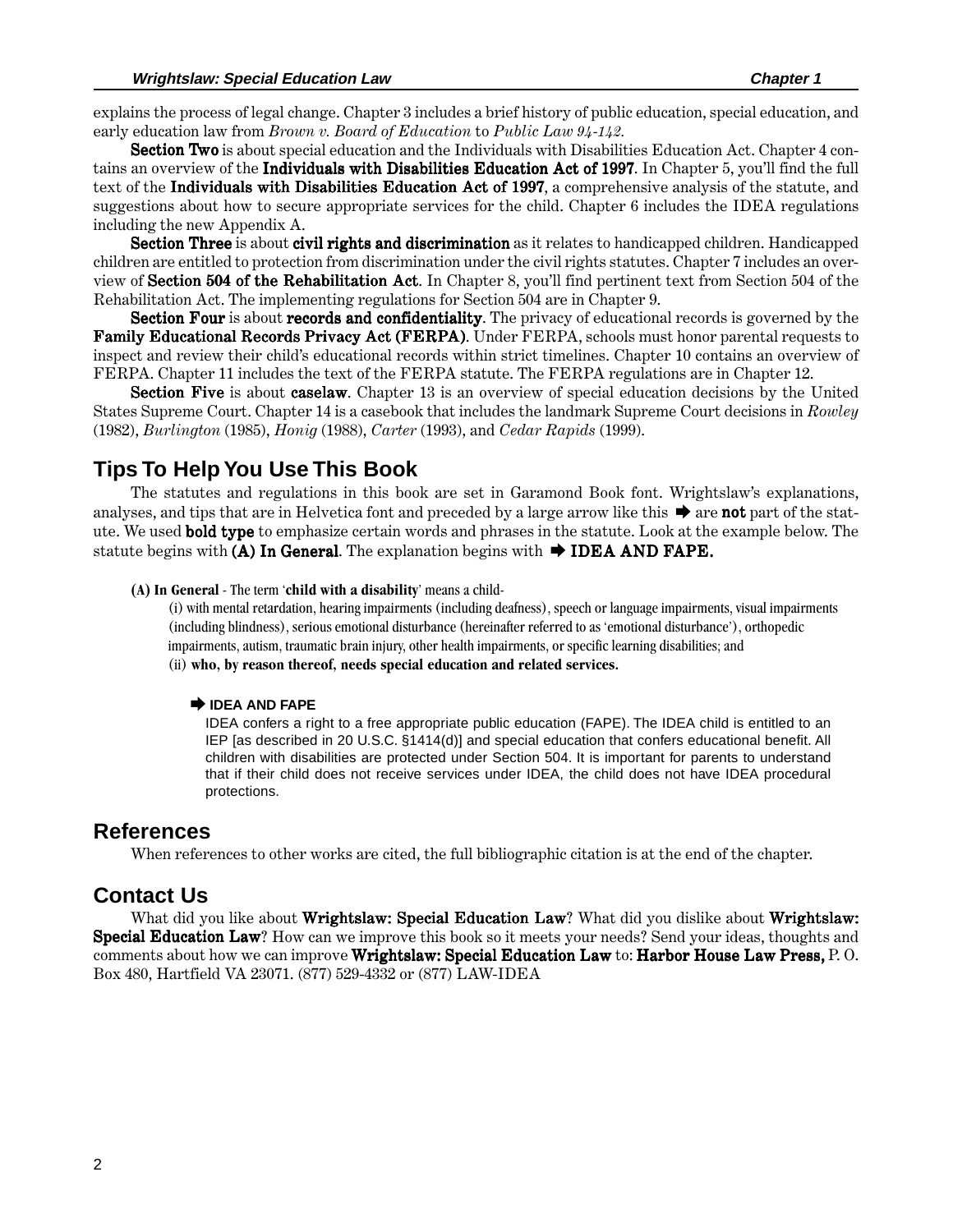## **OVERVIEW OF LAW**

There are four types of law: federal and state constitutions, statutes, administrative rules and regulations, and case law.

#### **Constitutional Law**

The United States Constitution outlines the structure of the federal government. All laws passed must agree with the principles and rights set forth in the Constitution. The first ten amendments to the Constitution are called the Bill of Rights. The Bill of Rights is the source of the most fundamental rights – freedom of speech and religion, right to a jury trial, protection against unreasonable searches and seizures. These Amendments were added to the Constitution to protect citizens against interference from the federal government.

#### **Federal Statutes**

Statutes are laws that are passed by federal, state and local legislatures. Federal statutes are passed by the United States Congress and signed into law by the President. Federal statutes are organized by subject, indexed, and published in the United States Code by Title number. Title 20 is about Education.

References to law are called **citations**. Legal citations are written in a standardized form describing exactly where the statute is located. Citations to federal statutes include the title for the U.S. Code and the section number.

The Individuals with Disabilities Education Act is a federal statute. The statute is in Title 20 of the United States Code, beginning at Section 1400. The legal citation is 20 U.S.C. § 1400, *et. seq*. § is legal shorthand for symbol and is made by two S's superimposed. The term "e*t. seq*." means at Section 1400 and continuing thereafter.

Section 504 of the Rehabilitation Act is a federal statute. Section 504 is in the Rehabilitation Act of 1973 which is codified in Title 29 of the United States Code at Section 794 and is cited as 29 U. S. C. § 794. "Congressional Findings and Purpose" are in Section 701. "Definitions" are in Section 705.

The Family Educational and Privacy Rights Act is a federal statute. The FERPA statute is in Title 20 of the United States Code at Section 1232.

#### **Federal Regulations**

The purpose of regulations is to clarify and explain the statute. Although regulations give force and effect to a statute, they must also be consistent with the statute. Regulations have the same power as the statute. An Appendix to a regulation is a part of a regulation and may or may not have the same force and effect as a regulation, depending on the context. Regulations are published in the Code of Federal Regulations or C.F.R. Before Regulations are published in the Code of Federal Regulations, they are published in the Federal Register (F.R.) which is issued daily.

Title 20 of the U. S. Code requires the U. S. Department of Education to develop and publish the IDEA regulations. The IDEA regulations are in Volume 34, Part 300 of the Code of Federal Regulations. The legal citation for the IDEA regulations is 34 C.F.R. §. The first IDEA regulation is "Purpose" which is at 300.1. The legal citation for "Purpose" is 34 C.F.R. § 300.1.

Appendix A is part of the special education regulations. Appendix A provides additional guidance about IEPs, the involvement of the child's parents, transition, and the child's participation in state and district-wide assessments of achievement in a Question and Answer format. In the former statute, the comparable regulation was Appendix C.

The Section 504 regulations are in Volume 34, Part 104 of the Code of Federal Regulations (C.F.R.). The legal citation for the Section 504 regulations is 34 C.F.R. §. The first Section 504 regulation is "Purpose" which is at 104.1. The legal citation for "Purpose" is 34 C.F.R. § 104.1.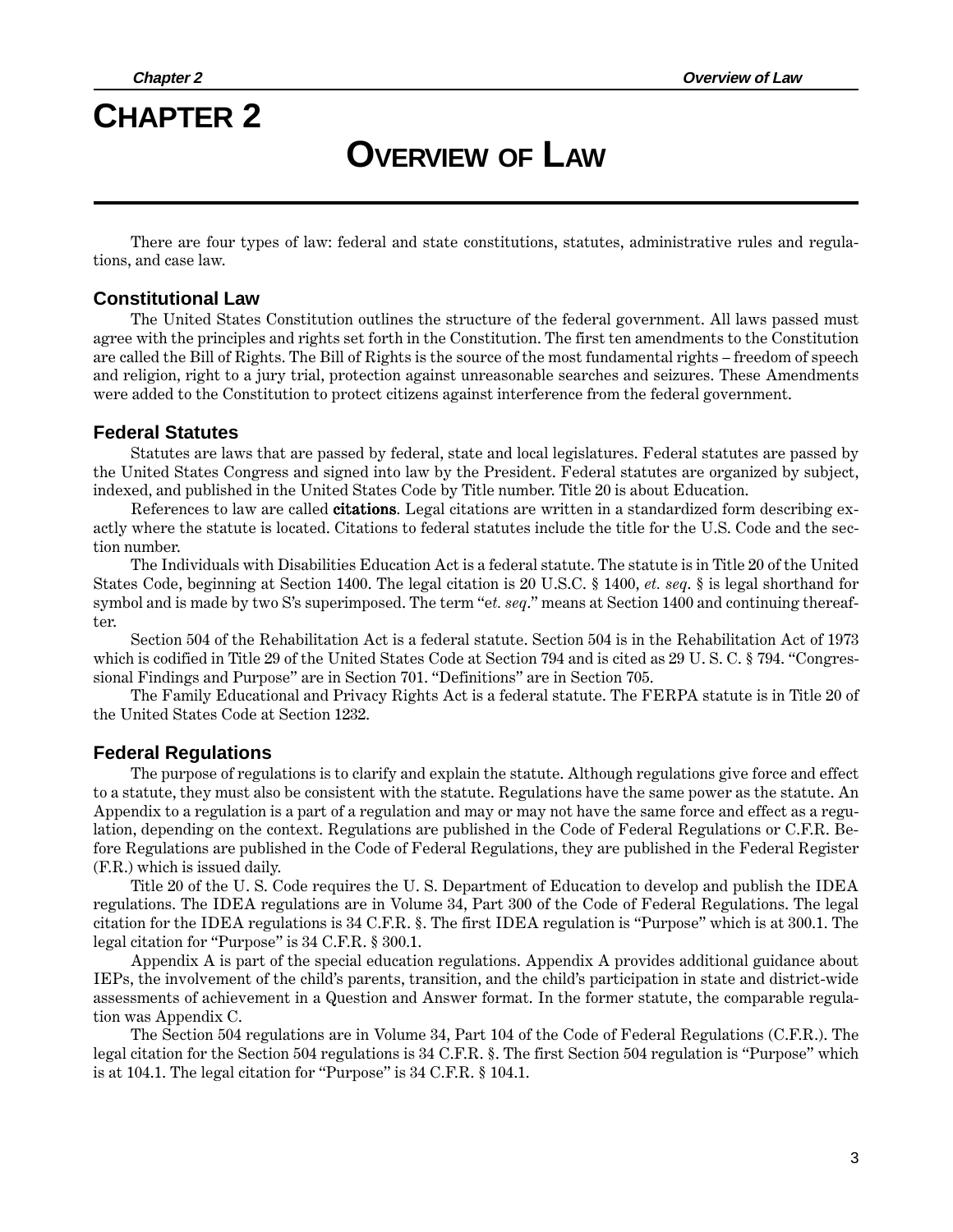## **CHAPTER 3 A SHORT HISTORY OF SPECIAL EDUCATION LAW**

To understand the battles being fought today for children with disabilities, it is important to understand the history and traditions associated with public schools and special education.

#### **Common Schools Teach Common Values**

During the last century, waves of poor, non-English speaking, Catholic and Jewish immigrants poured into the United States. Citizens were afraid that these new immigrants would bring class hatreds, religious intolerance, crime, and violence to America. Social and political leaders searched for ways to "reach down into the lower portions of the population and teach children to share the values, ideals and controls help by the rest of society." (Church, 81)

An educational reformer named Horace Mann proposed a solution to these social problems. He recommended that communities establish common schools funded by tax dollars. He believed that when children from different social, religious and economic backgrounds were educated together, they would learn to accept and respect each other. Common schools taught common values that included self-discipline and tolerance for others. These common schools would socialize children, improve interpersonal relationships, and improve social conditions. (Cremin, 183-194)

#### **Early Special Education Programs**

The first special education programs were delinquency prevention programs for "at risk" children who lived in urban slums. Urban school districts designed manual training classes as a supplement to their general education programs. By 1890, hundreds of thousands of children were learning carpentry, metal work, sewing, cooking and drawing in manual classes. Children were also taught social values in these classes.

Manual training was a way of teaching children industriousness, and clearing up their character problems . . . the appeal of this training was the belief that it would attract children to school, especially poor children, so their morals could be reshaped . . . Manual training would teach children to be industrious and prevent the idleness that accounted for the increasing crime rate . . . it could teach self discipline and will power. (Cremin, 220-222)

Early special education programs also focused on the "moral training" of African-American children. (Cremin, 192-226) When the Individuals with Disabilities Act was reauthorized:

1n 1997, Congress found that poor African-American children continue to be over-represented in special education classes:

(8) (A) Greater efforts are needed to prevent the intensification of problems connected with mislabeling and high dropout rates among minority children with disabilities.

(B) More minority children continue to be served in special education than would be expected from the percentage of minority students in the general school population.

(C) Poor African-American children are 2.3 times more likely to be identified by their teacher as having **mental retardation** than their white counterpart. (20 U.S.C. §1400)

#### **Compulsory Attendance Laws**

For public schools to succeed in the mission of socializing children, all children had to attend school. Poor children attended school sporadically, quit early, or didn't enter school at all. Public school authorities lobbied their legislatures for compulsory school attendance laws. Compulsory attendance laws gave school officials the power to prosecute parents legally if they failed to send their children to school. (Sperry, et. al., 139-145; Cremin; *Brown v. Board of Education*, 347 U.S. 483 (1954))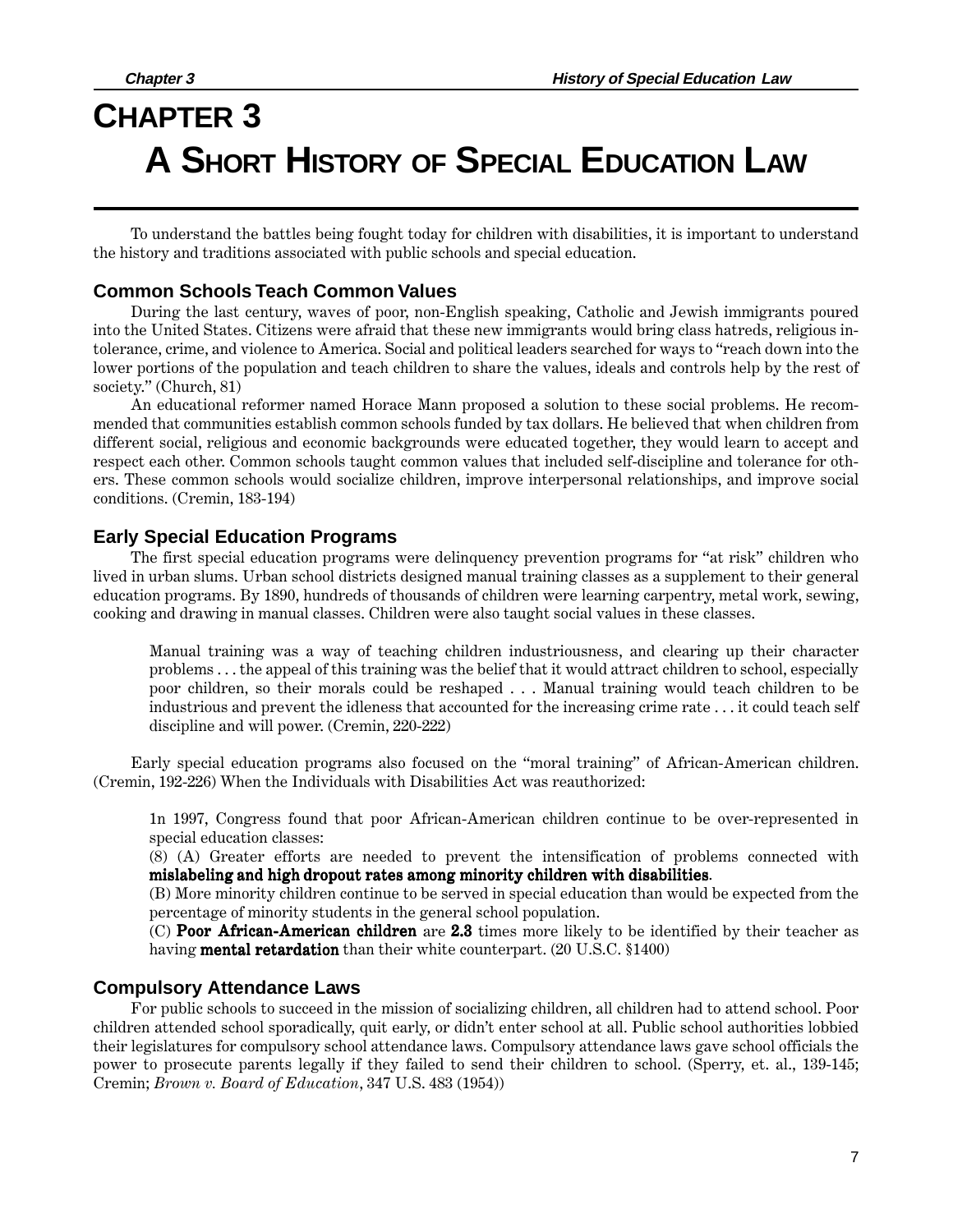### **OVERVIEW OF**

## **THE INDIVIDUALS WITH DISABILITIES EDUCATION ACT OF 1997**

The Individuals with Disabilities Education Act is in the United States Code (U.S.C.) at Volume 20, beginning at Section 1401. This book is based on the United States Code although it does include references to various Sections within the Act. The Individuals with Disabilities Education Act of 1997 is divided into four parts.

The U. S. Department of Education is responsible for issuing the special education regulations. The IDEA Regulations are published in Volume 34 of the Code of Federal Regulations (C.F.R.), beginning at Section 300. Appendix A to the Regulations includes 40 questions and answers about IEPs and transition services.

The regulations about early intervention programs for very young children is in Volume 34 of the Code of Federal Regulations beginning at Section 303.

Parents, advocates, attorneys, and educators will refer most often to Part A and Part B, Sections 1400, 1401, 1412, 1414, and 1415 and the corresponding regulations that relate to these sections.

#### **Part A: General Provisions, Definitions and Other Issues**

Part A is titled "General Provisions, Definitions and Other Issues" and begins with "Congressional Findings and Purpose." Part A is very important because it discusses the purpose of the special education law. Part A also includes definitions of terms that are used in the statute.

#### **Part B: Assistance for Education of All Children with Disabilities**

Part B is titled "Assistance for Education of All Children with Disabilities" and includes funding, state plans, evaluations, eligibility, due process, discipline and other areas relating to direct services. Section 1414 is about evaluations, eligibility, and IEPs. Section 1415 describes the procedural safeguards for children and their parents, including the requirement about "Prior Written Notice," Mediation, Due Process Procedures, "stay put," and discipline issues. Section 1419 includes procedural information about grants to states that have preschool programs for children as young as two years of age.

#### **Part C: Infants and Toddlers with Disabilities**

Part C is "Infants and Toddlers with Disabilities" and begins with "Findings and Policy" at Section 1431. The term "at-risk infant or toddler" is defined as an individual under 3 years of age who would be at risk of experiencing a substantial developmental delay if early intervention services were not provided. Part C requires a comprehensive child find system and individual family service plans (ISFP) that are similar to IEPs in Part B.

#### **Part D: National Activities to Improve Education of Children with Disabilities**

Special education methods and techniques are often criticized for not being based on research and best practices. At the beginning of the IDEA statutue is this statement from Congress:

However, the implementation of this Act has been impeded by low expectations, and an insufficient focus on applying replicable research on proven methods of teaching and learning for children with disabilities." 20 U.S.C. § 1400(c)(4)

Part D focuses on the need to improve special education programs, preparing personnel, disseminating information, supporting research, and applying research findings to education. Part D is called "National Activities to Improve Education of Children with Disabilities" and includes two subparts. Subpart One is "State Program Improvement Grants for Children with Disabilities." Subpart Two is "Coordinated Research, Personnel Preparation, Technical Assistance, Support, and Dissemination of Information."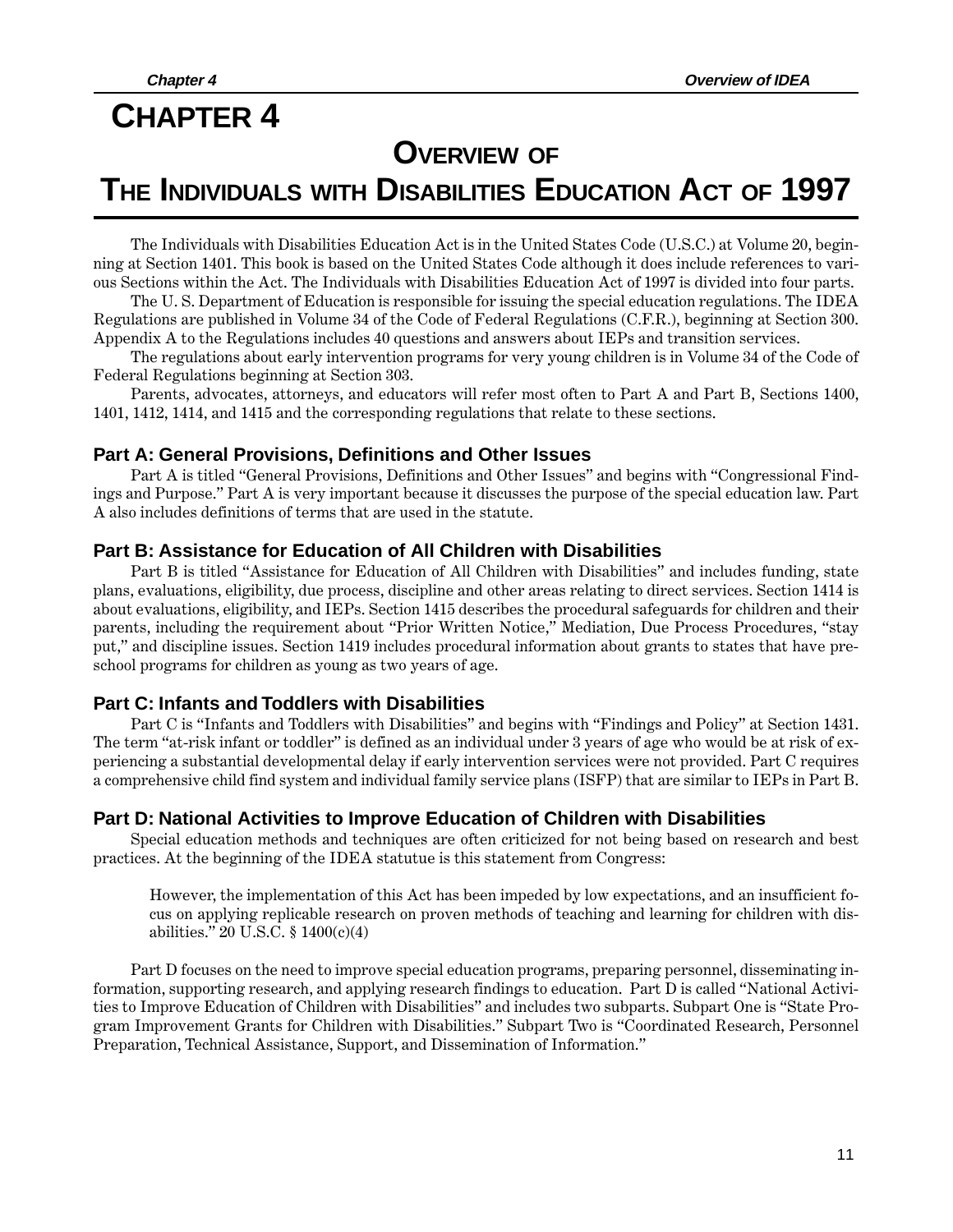## **THE INDIVIDUALS WITH DISABILITIES EDUCATION ACT**

### **SECTION HEADINGS**

**PART A - GENERAL PROVISIONS, DEFINITIONS AND OTHER ISSUES**

| <u>PART A - GENERAL PROVISIONS, DEFINITIONS AND OTHER ISSUES</u>                                                                                                                                                                                                                                                                               |  |  |
|------------------------------------------------------------------------------------------------------------------------------------------------------------------------------------------------------------------------------------------------------------------------------------------------------------------------------------------------|--|--|
| (a) Short Title<br>(b) Table of Contents<br>(c) Findings<br>(d) Purposes                                                                                                                                                                                                                                                                       |  |  |
|                                                                                                                                                                                                                                                                                                                                                |  |  |
| (a) Establishment<br>(b) Director<br>(c) Voluntary and Uncompensated Services                                                                                                                                                                                                                                                                  |  |  |
| (a) In General<br>(b) Remedies<br>(c) Effective Date                                                                                                                                                                                                                                                                                           |  |  |
| 20 U.S.C. §1404 - Acquisition of Equipment; Construction or Alteration of Facilities 32<br>(a) In General<br>(b) Compliance with Certain Regulations                                                                                                                                                                                           |  |  |
|                                                                                                                                                                                                                                                                                                                                                |  |  |
| (a) Public Comments Period<br>(b) Protections Provided to Children<br>(c) Policy Letters and Statements<br>(d) Correspondence From Department of Education Describing Interpretations of This Part<br>(e) Issues of National Significance<br>(f) Explanation                                                                                   |  |  |
| <b>PART B - ASSISTANCE FOR EDUCATION OF ALL CHILDREN WITH DISABILITIES</b><br>20 U.S.C. §1411 - Authorizations; Allotment; Use of Funds; Authorization of Appropriations  34<br>(a) Grants to States<br>(b) Outlying Areas and Freely Associated States<br>(c) Secretary of the Interior<br>(d) Allocations to States<br>(e) Permanent Formula |  |  |

- (f) State Level Activities
- (g) Subgrants to Local Educational Agencies
- (h) Definitions
- (i) Use of Amounts by Secretary of the Interior
- (j) Authorization of Appropriations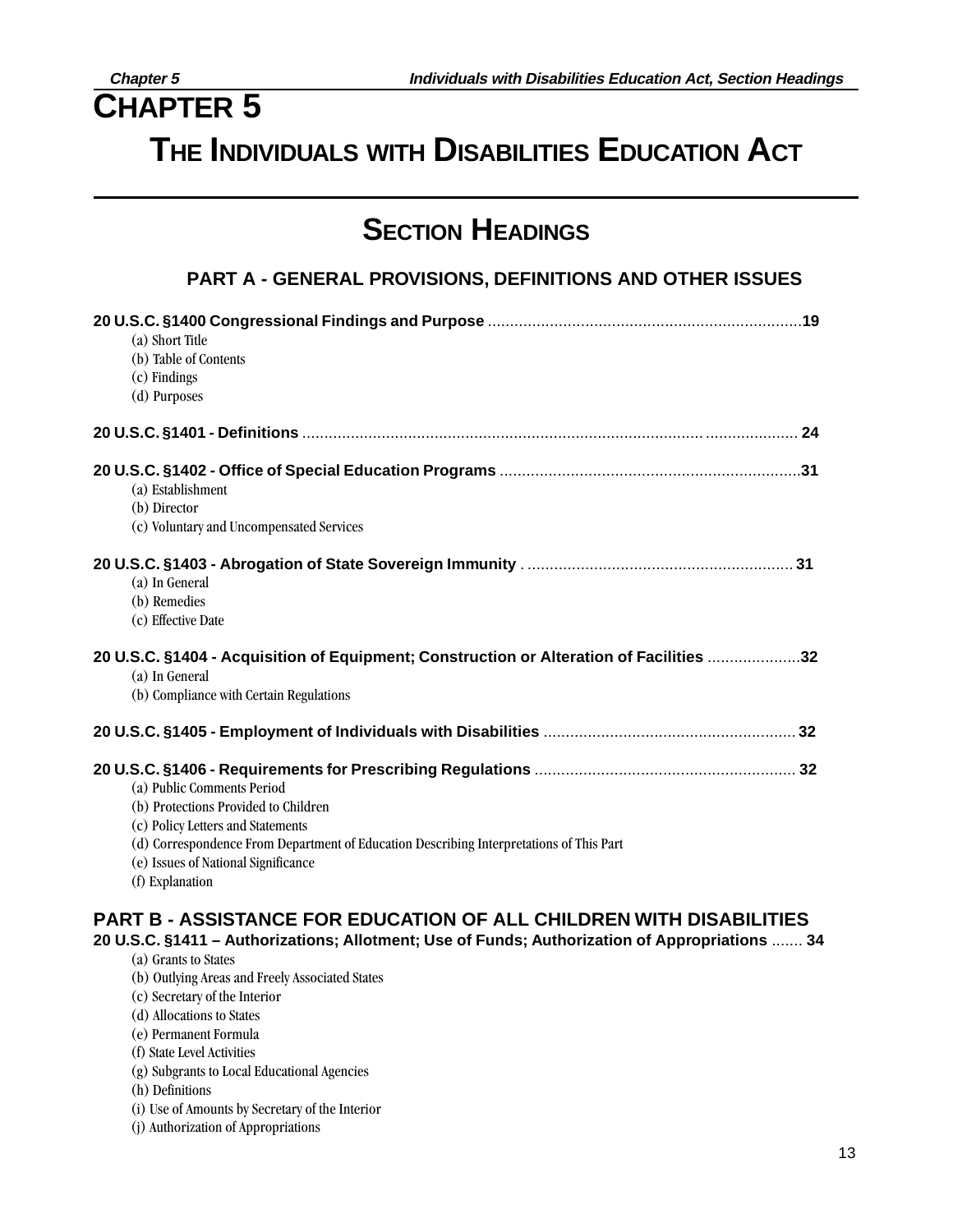## **TABLE OF IDEA REGULATIONS**

**34 C.F.R. Part 300**

#### **PART 300—ASSISTANCE TO STATES FOR THE EDUCATION OF CHILDREN WITH DISABILITIES**

Subpart A—General

Subpart B—State and Local Eligibility

Subpart C—Services

Subpart D—Children Children in Private Schools

Subpart E—Procedural Safeguards

Subpart F—State Administration

Subpart G—Allocation of Funds; Reports

#### **SUBPART A—GENERAL Purposes, Applicability, and Regulations That**

**Apply to This Program** 300.1 Purposes.

300.2 Applicability of this part to State, local, and private agencies.

#### **Definitions Used in This Part**

300.3 Regulations that apply. 300.4 Act. 300.5 Assistive technology device. 300.6 Assistive technology service. 300.7 Child with a disability. 300.8 Consent. 300.9 Day; business day; school day. 300.10 Educational service agency. 300.11 Equipment. 300.12 Evaluation. 300.13 Free appropriate public education. 300.14 Include. 300.15 Individualized education program. 300.16 Individualized education program team. 300.17 Individualized family service plan. 300.18 Local educational agency. 300.19 Native language. 300.20 Parent. 300.21 Personally identifiable. 300.22 Public agency. 300.23 Qualified personnel. 300.24 Related services. 300.25 Secondary school. 300.26 Special education. 300.27 State. 300.28 Supplementary aids and services. 300.29 Transition services. 300.30 Definitions in EDGAR

#### **SUBPART B—STATE AND LOCAL ELIGIBILITY State Eligibility—General**

300.110 Condition of assistance. 300.111 Exception for prior State policies and procedures on file with the Secretary. 300.112 Amendments to State policies and procedures. 300.113 Approval by the Secretary. 300.114—300.120 [Reserved]

#### **State Eligibility—Specific Conditions**

300.121 Free appropriate public education (FAPE). 300.122 Exception to FAPE for certain ages. 300.123 Full educational opportunity goal (FEOG). 300.124 FEOG—timetable. 300.125 Child find. 300.126 Procedures for evaluation and determination of eligibility. 300.127 Confidentiality of personally identifiable information. 300.128 Individualized education programs. 300.129 Procedural safeguards. 300.130 Least restrictive environment. 300.131 [Reserved] 300.132 Transition of children from Part C to preschool programs. 300.133 Children in private schools. 300.134 [Reserved] 300.135 Comprehensive system of personnel development. 300.136 Personnel standards. 300.137 Performance goals and indicators. 300.138 Participation in assessments. 300.139 Reports relating to assessments. 300.140 [Reserved] 300.141 SEA responsibility for general supervision. 300.142 Methods of ensuring services. 300.143 SEA implementation of procedural safeguards. 300.144 Hearings relating to LEA eligibility. 300.145 Recovery of funds for misclassified children. 300.146 Suspension and expulsion rates. 300.147 Additional information if SEA provides direct services. 300.148 Public participation. 300.149 [Reserved] 300.150 State advisory panel. 300.151 [Reserved] 300.152 Prohibition against commingling. 300.153 State-level nonsupplanting. 300.154 Maintenance of State financial support. 300.155 Policies and procedures for use of Part B funds.

300.156 Annual description of use of Part B funds.

133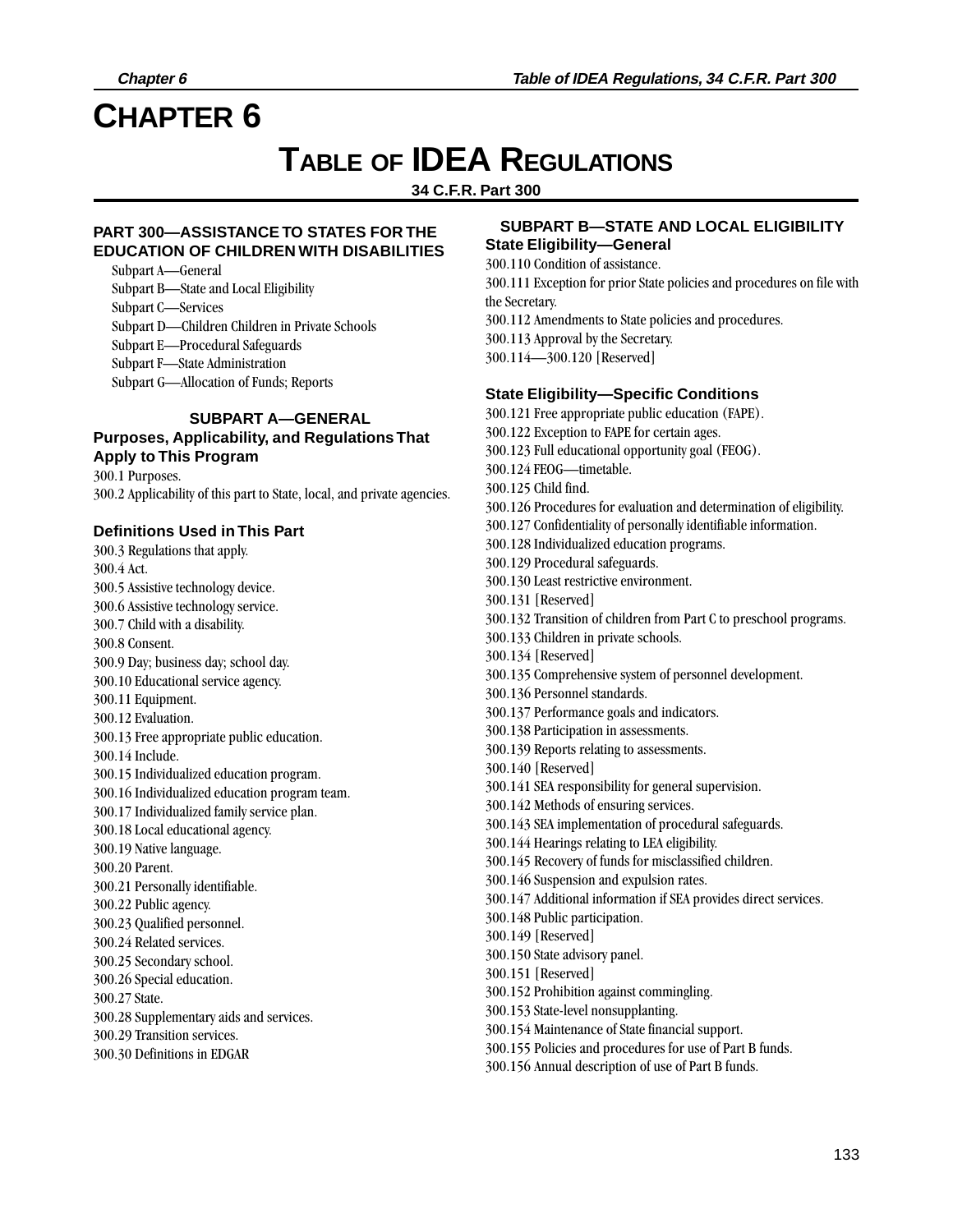## **OVERVIEW OF SECTION 504**

Many parents want their children to be classified as Section 504 children, not as "special ed" children under IDEA. They believe that Section 504 of the Rehabilitation Act will provide the child with more benefits and rights. This is clearly wrong.

The child who receives protections under Section 504 of the Rehabilitation Act has fewer rights than the child who receives special education services under IDEA. The child who is eligible for special education under IDEA automatically receives protections under Section 504.

If the child has a disability that adversely affects educational performance, the child is covered under IDEA. If the child has a disability that does not adversely affect educational performance, the child is usually covered under Section 504 but does not receive services under IDEA.

Change the facts to illustrate the differences between these two laws. A handicapped child is in a wheelchair. Under Section 504, this child shall not be discriminated against because of the disability. The child shall be provided with access to an education, to and through the schoolhouse door. However, under Section 504 there is no guarantee that this wheelchair-bound child will receive an education from which the child benefits. The child simply has access to the same education that children without disabilities receive.

Now assume that the child in a wheelchair also has neurological problems that adversely affect the child's ability to learn. Under IDEA, the child with a disability that adversely affects educational performance is entitled to an education that is individually designed to meet the child's unique needs and from which the child receives educational benefit.

Many parents believe that if the child has a Section 504 plan, the child will remain in the regular classroom. Some parents and educators believe that under IDEA, children must be placed in special education classes. This is incorrect. For these reasons, parents often assume that IDEA is less desirable.

#### **Who? Definition of Section 504 Child**

Section 504 is a civil rights law. To be eligible for Section 504 protections, the child must have a physical or mental impairment that substantially limits one or more major life activities; have a record of such an impairment; or be regarded as having such an impairment.

The law offers protections to children who meet the criteria for "handicapped:" children who have a physical or mental impairment that substantially limits a major life activity or is regarded as handicapped by others.

"Major life activities" include walking, seeing, hearing, speaking, breathing, learning, reading, writing, performing math calculations, working, caring for oneself, and performing manual tasks. The handicapping condition must "substantially limit" at least one major life activity for the child to be eligible.

Section 504 at 29 U.S.C. § 706(7)(B) says "handicapped individual" means "any person who (i) has a physical or mental impairment which substantially limits one or more of such person's major life activities, (ii) has a record of such impairment, or (iii) is regarded as having such an impairment. For our purposes, the key is whether the child has an "impairment" that "substantially limits . . . one or more . . . major life activities . . ."

Litigation often focuses on the terms "substantially" and "major life activities." Learning is a "major life activity." Is learning "substantially limited"? Does the child's disability adversely affect educational performance?

Educational performance is often assessed by looking at the child's grades. Yet, according to the National Educational Longitudinal Study, the average grade in American schools is now a "B." ("What Do Student Grades Mean?" available from ERIC). In some school districts, children receive honor roll grades but cannot read, write, spell, or do arithmetic .

#### **What? A Section 504 Education**

The Code of Federal Regulations at 34 C. F.R. § 104.33(b)(1) defines a free appropriate public education as "the provision of regular or special education and related aids and services that . . . are designed to meet individual educational needs of persons with disabilities as adequately as the needs of persons without disabilities are met and . . . are based upon adherence to specified procedures."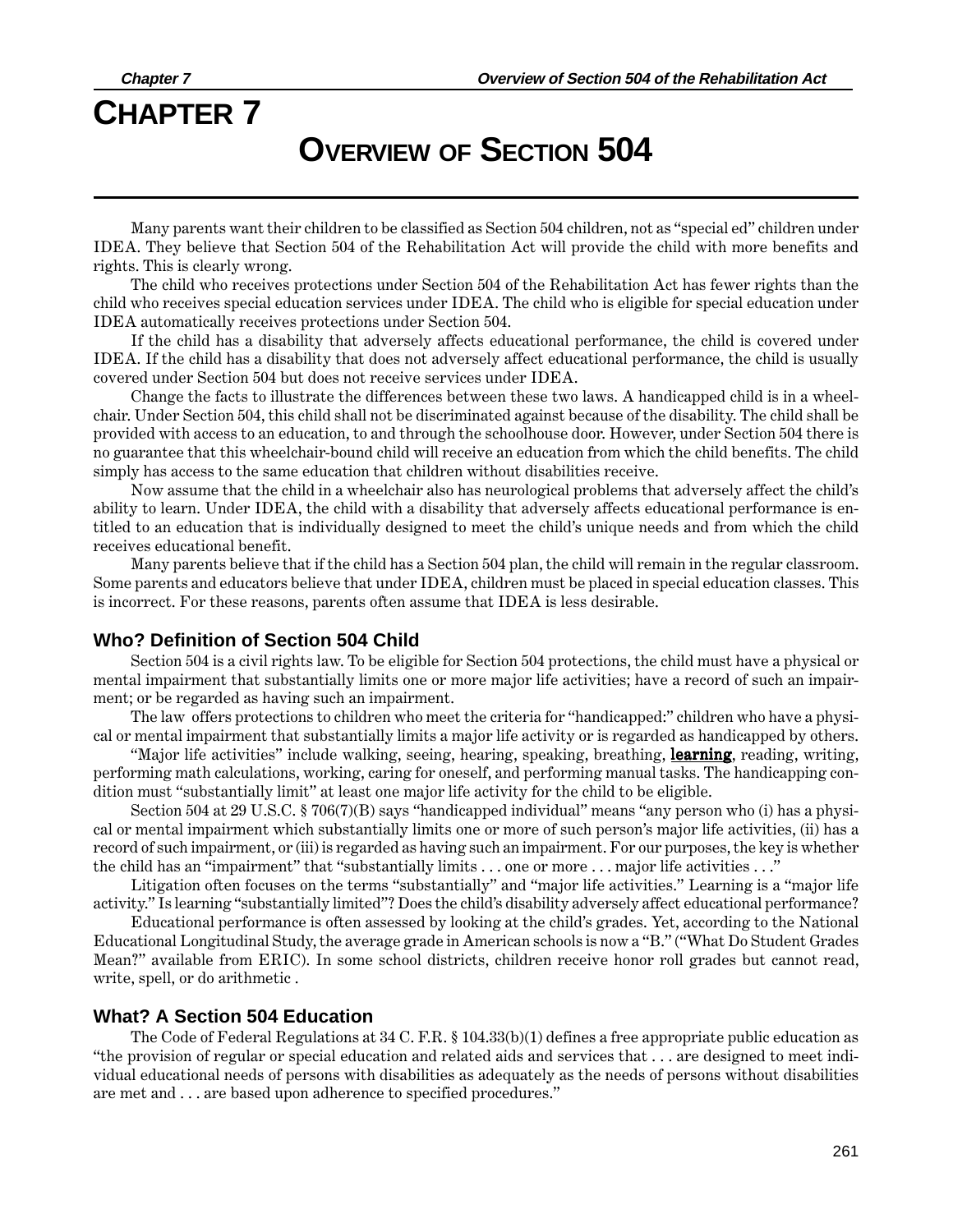## **CHAPTER 8 THE REHABILITATION ACT OF 1973**

#### **29 U.S.C. CHAPTER 16**

**Sec. 701 Congressional findings; purpose; policy**

**Sec. 705 Definitions**

- **Sec. 794 Nondiscrimination under Federal grants and programs; promulgation of rules and regulations**
- **Sec. 794a Remedies and attorney fees**

#### **Sec. 701 Congressional findings; purpose; policy**

#### **(a) Findings**

Congress finds that—

- (1) millions of Americans have one or more physical or mental disabilities and the number of Americans with such disabilities is increasing;
- (2) individuals with disabilities constitute one of the most disadvantaged groups in society;
- (3) disability is a natural part of the human experience and in no way diminishes the right of individuals to—
	- (A) live independently;

(B) enjoy self-determination;

- (C) make choices;
- (D) contribute to society;
- (E) pursue meaningful careers; and
- (F) enjoy full inclusion and integration in the economic, political, social, cultural, and educational mainstream of American society;

(4) increased employment of individuals with disabilities can be achieved through the provision of individualized training, independent living services, educational and support services, and meaningful opportunities for employment in integrated work settings through the provision of reasonable accommodations;

(5) individuals with disabilities continually encounter various forms of discrimination in such critical areas as employment, housing, public accommodations, education, transportation, communication, recreation, institutionalization, health services, voting, and public services; and

(6) the goals of the Nation properly include the goal of providing individuals with disabilities with the tools necessary to—

(A) make informed choices and decisions; and

(B) achieve equality of opportunity, full inclusion and integration in society, employment, independent living, and economic and social self-sufficiency, for such individuals.

#### **(b) Purpose**

The purposes of this chapter are—

(1) to empower individuals with disabilities to maximize employment, economic self-sufficiency, independence, and inclusion and integration into society, through—

(A) comprehensive and coordinated state-of-the-art programs of vocational rehabilitation;

- (B) independent living centers and services;
- (C) research;
- (D) training;
- (E) demonstration projects; and
- (F) the guarantee of equal opportunity; and

(2) to ensure that the Federal Government plays a leadership role in promoting the employment of individuals with disabilities, especially individuals with severe disabilities, and in assisting States and providers of services in fulfilling the aspirations of such individuals with disabilities for meaningful and gainful employment and independent living.

#### **(c) Policy**

 It is the policy of the United States that all programs, projects, and activities receiving assistance under this chapter shall be carried out in a manner consistent with the principles of—

(1) respect for individual dignity, personal responsibility, self-determination, and pursuit of meaningful careers, based on informed choice, of individuals with disabilities;

(2) respect for the privacy, rights, and equal access (including the use of accessible formats), of the individuals;

(3) inclusion, integration, and full participation of the individuals;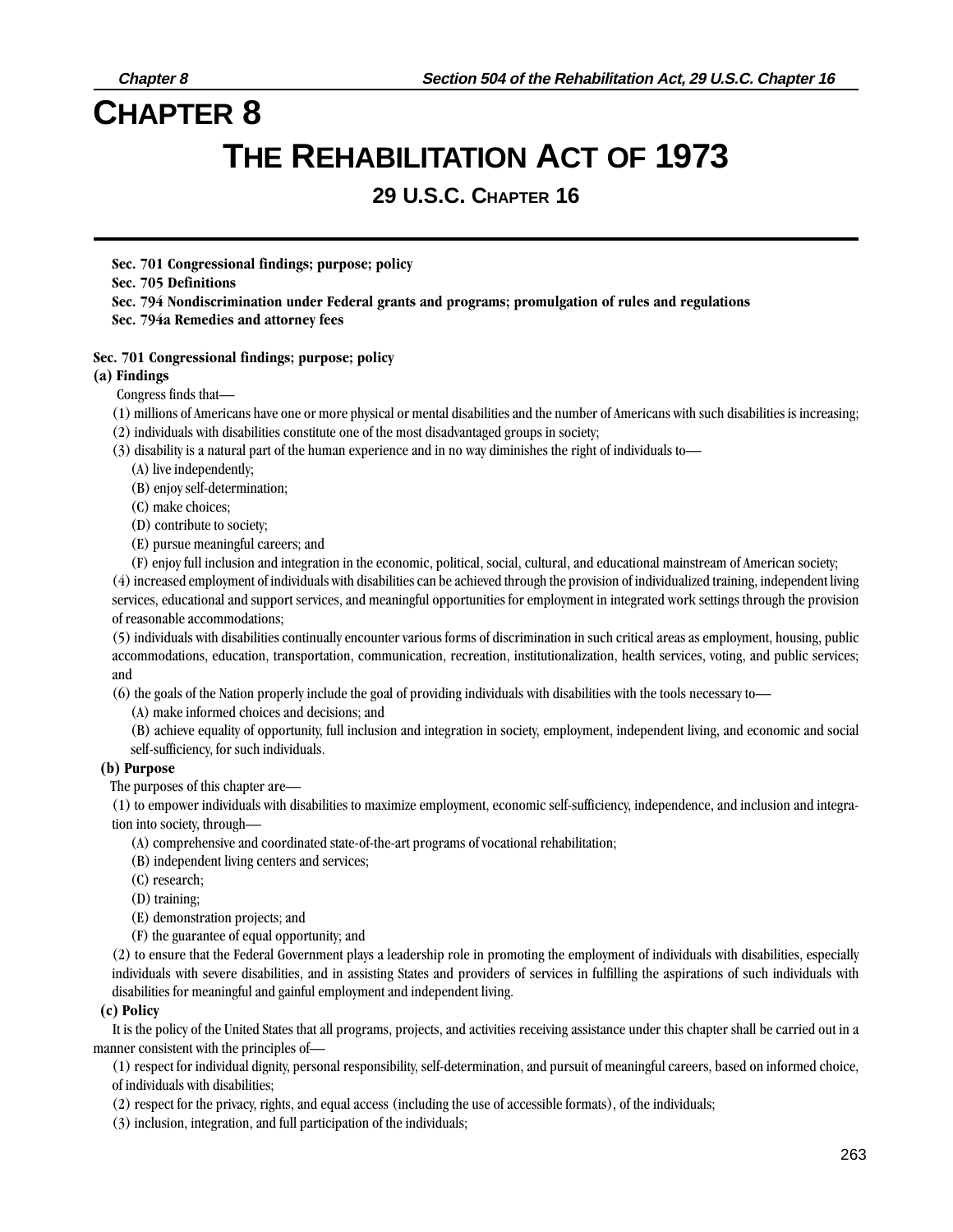**TABLE OF SECTION 504 REGULATIONS**

**34 C.F.R. Part 104**

#### **Nondiscrimination on the Basis of Handicap in Programs and Activities Receiving or Benefiting From Federal Financial Assistance**

#### **SUBPART A—GENERAL PROVISIONS**

Sec. 104.1 Purpose Sec. 104.2 Application Sec. 104.3 Definitions Sec. 104.4 Discrimination prohibited Sec. 104.5 Assurances required Sec. 104.6 Remedial action, voluntary action, and self-evaluation Sec. 104.7 Designation of responsible employee and adoption of grievance procedures Sec. 104.8 Notice Sec. 104.9 Administrative requirements for small recipients Sec. 104.10 Effect of state or local law or other requirements and effect of employment opportunities

#### **SUBPART B—EMPLOYMENT PRACTICES**

- Sec. 104.11 Discrimination prohibited
- Sec. 104.12 Reasonable accommodation
- Sec. 104.13 Employment criteria
- Sec. 104.14 Preemployment inquiries

#### **SUBPART C—PROGRAM ACCESSIBILITY**

- Sec. 104.21 Discrimination prohibited Sec. 104.22 Existing facilities
- Sec. 104.23 New construction

#### **SUBPART D—PRESCHOOL, ELEMENTARY, AND SECONDARY EDUCATION**

- Sec. 104.31 Application of this subpart
- Sec. 104.32 Location and notification
- Sec. 104.33 Free appropriate public education
- Sec. 104.34 Educational setting
- Sec. 104.35 Evaluation and placement
- Sec. 104.36 Procedural safeguards
- Sec. 104.37 Nonacademic services
- Sec. 104.38 Preschool and adult education programs
- Sec. 104.39 Private education programs

#### **SUBPART E—POSTSECONDARY EDUCATION**

Sec. 104.41 Application of this subpart Sec. 104.42 Admissions and recruitment Sec. 104.43 Treatment of students; general Sec. 104.44 Academic adjustments Sec. 104.45 Housing

Sec. 104.46 Financial and employment assistance to students Sec. 104.47 Nonacademic services

#### **SUBPART F—HEALTH, WELFARE, AND SOCIAL SERVICES**

- Sec. 104.51 Application of this subpart
- Sec. 104.52 Health, welfare, and other social services
- Sec. 104.53 Drug and alcohol addicts
- Sec. 104.54 Education of institutionalized persons

#### **SUBPART G—PROCEDURES**

Sec. 104.61 Procedures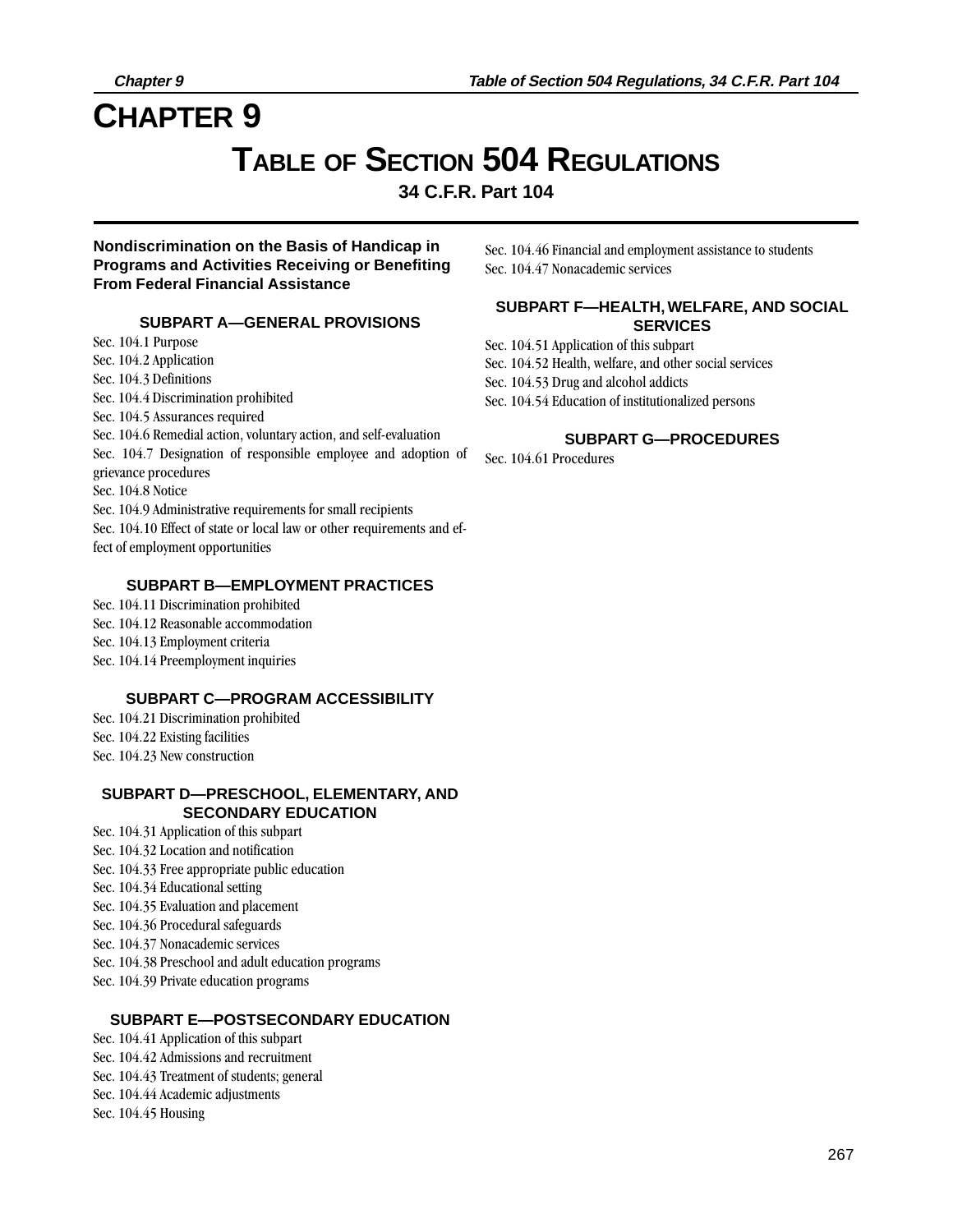## **CHAPTER 10 OVERVIEW OF THE FAMILY EDUCATIONAL RIGHTS AND PRIVACY ACT**

The Family Educational Rights and Privacy Act (FERPA) deals with privacy and confidentiality, parent access to educational records, parent amendment of records, and destruction of records.

The purpose of this statute is to protect the privacy of parents and students. The statute is in the United States Code at 20 U.S.C. 1232. The regulations are in the Code of Federal Regulations at 34 C.F.R Part 99.

FERPA applies to all agencies and institutions that receive federal funds, including elementary and secondary schools, colleges, and universities.

#### **Educational Records**

Educational records include "all instructional materials, including teacher's manuals, films, tapes, or other supplementary material which will be used in connection with any survey, analysis, or evaluation as part of any applicable program shall be available for inspection by the parents or guardians of the children."

Test materials, including test protocols and answer sheets are educational records and must be disclosed. The Office for Civil Rights has determined that the test protocols used by a psychologist to prepare a report are educational records and must be produced to the parents. Destruction of records violates the parents rights of access. (Weber, "Records")

Personal notes and memory aids that are used only by the person who made them are not educational records. However, if the notes are shared with or disclosed to another individual, they become educational records.

The Office for Civil Rights found that the transcript of a hearing is an educational record for purposes of Section 504. Due process decisions are educational records. Tapes of IEP meetings are educational records as are IEPs.

#### **Right to Inspect and Review Educational Records**

Parents have a right to inspect and review all educational records relating to their child. This right to "inspect and review" includes the right to have copies of records and to receive explanations and interpretations from school officials. Agencies must comply with requests to inspect and review records within forty-five days.

Copies of records must be provided to the parent if failure to do so would prevent the parent from exercising the right to view records. Schools may charge reasonable copying fees unless the fee would "effectively prevent" the parent or student from exercising the right to inspect and review the records. Fees may not be charged for searching and retrieving records.

According to the FERPA regulations "If circumstances effectively prevent the parent or eligible student from exercising the right to inspect and review the student's education records, the educational agency or institution, or SEA or its component, shall (1) Provide the parent or eligible student with a copy of the records requested; or (2) Make other arrangements for the parent or eligible student to inspect and review the requested records."

If the parent believes that the educational record contains inaccurate or misleading information, the parent may ask the agency to amend the record. The parent may also request a hearing to correct or challenge misleading or inaccurate information.

#### **Confidentiality and Disclosure of Personally identifiable Information**

Personally identifiable information may not be disclosed without written consent of the parent.

"Personally identifiable information" includes, but is not limited to:

- (a) The student's name;
- (b) The name of the student's parent or other family member;
- (c) The address of the student or student's family;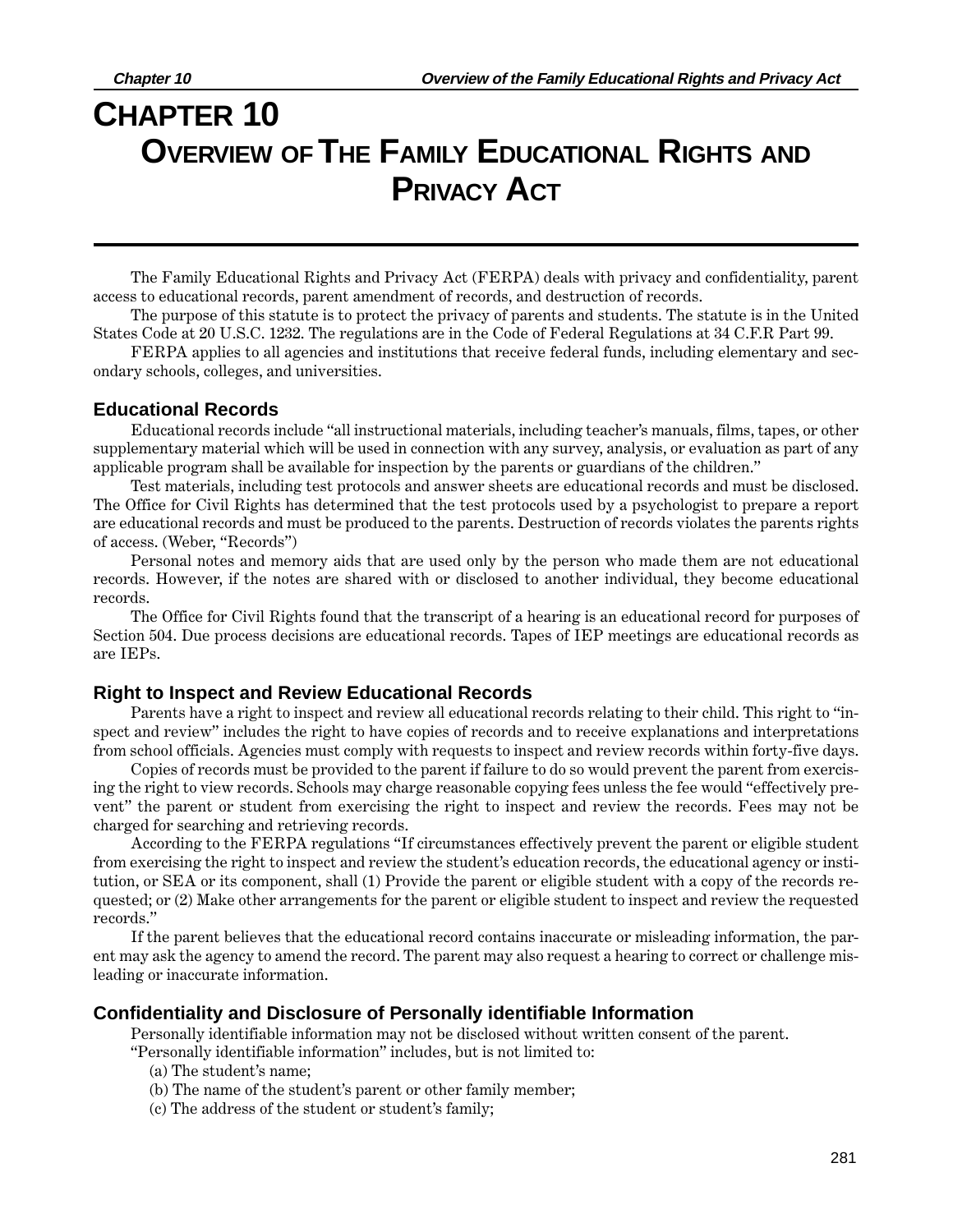### **CHAPTER 11 FAMILY EDUCATIONAL RIGHTS AND PRIVACY ACT 20 U.S.C. 1232(g); 20 U.S.C. 1232(h)**

#### **Sec. 1232 (g).**

(a) Conditions for availability of funds to educational agencies or institutions; inspection and review of education records; specific information to be made available; procedure for access to education records; reasonableness of time for such access; hearings; written explanations by parents; definitions.

(1)

(A) No funds shall be made available under any applicable program to any educational agency or institution which has a policy of denying, or which effectively prevents, the parents of students who are or have been in attendance at a school of such agency or at such institution, as the case may be, the right to inspect and review the education records of their children. If any material or document in the education record of a student includes information on more than one student, the parents of one of such students shall have the right to inspect and review only such part of such material or document as relates to such student or to be informed of the specific information contained in such part of such material. Each educational agency or institution shall establish appropriate procedures for the granting of a request by parents for access to the education records of their children within a reasonable period of time, but in no case more than forty-five days after the request has been made.

(B) No funds under any applicable program shall be made available to any State educational agency (whether or not that agency is an educational agency or institution under this section) that has a policy of denying, or effectively prevents, the parents of students the right to inspect and review the education records maintained by the State educational agency on their children who are or have been in attendance at any school of an educational agency or institution that is subject to the provisions of this section.

(C) The first sentence of subparagraph (A) shall not operate to make available to students in institutions of post-secondary education the following materials:

(i) financial records of the parents of the student or any information contained therein;

(ii) confidential letters and statements of recommendation, which were placed in the education records prior to January 1, 1975, if such letters or statements are not used for purposes other than those for which they were specifically intended;

(iii) if the student has signed a waiver of the student's right of access under this subsection in accordance with subparagraph (D), confidential recommendations—

(I) respecting admission to any educational agency or institution,

- (II) respecting an application for employment, and
- (III) respecting the receipt of an honor or honorary recognition.

(D) A student or a person applying for admission may waive his right of access to confidential statements described in clause (iii) of subparagraph (c) except that such waiver shall apply to recommendations only if

(i) the student is, upon request, notified of the names of all persons making confidential recommendations and

(ii) such recommendations are used solely for the purpose for which they were specifically intended. Such waivers may not be required as a condition for admission to, receipt of financial aid from, or receipt of any other services or benefits from such agency or institution.

(2) No funds shall be made available under any applicable program to any educational agency or institution unless the parents of students who are or have been in attendance at a school of such agency or at such institution are provided an opportunity for a hearing by such agency or institution, in accordance with regulations of the Secretary, to challenge the content of such student's education records, in order to insure that the records are not inaccurate, misleading, or otherwise in violation of the privacy rights of students, and to provide an opportunity for the correction or deletion of any such inaccurate, misleading or otherwise inappropriate data contained therein and to insert into such records a written explanation of the parents respecting the content of such records.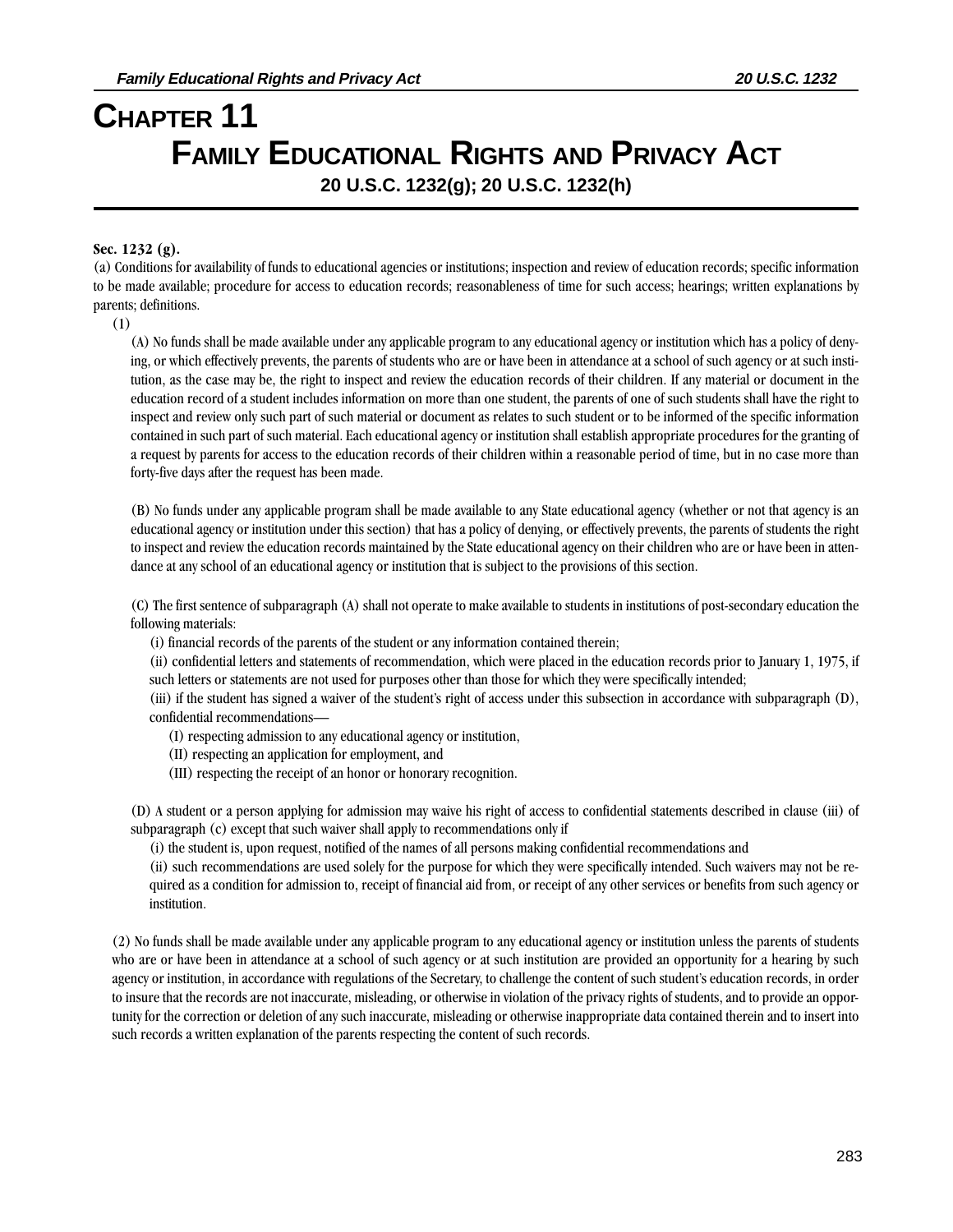### **CHAPTER 12 TABLE OF FERPA REGULATIONS 34 C.F.R. Part 99**

Subpart A—General

Subpart B—What are the Rights of Inspection and Review of Education Records?

Subpart C—What are the Procedures for Amending Education Records?

Subpart D—May an Educational Agency or Institution Disclose Personally Identifiable Information from Education Records? Subpart E—What are the Enforcement Procedures?

#### **SUBPART A—GENERAL**

Sec. 99.1 To which educational agencies or institutions do these regulations apply?

Sec. 99.2 What is the purpose of these regulations?

Sec. 99.3 What definitions apply to these regulations?

Sec. 99.4 What are the rights of parents?

Sec. 99.5 What are the rights of students?

Sec. 99.6 [Reserved]

Sec. 99.7 What must an educational agency or institution include in its annual notification?

Sec. 99.8 What provisions apply to records of a law enforcement unit?

#### **SUBPART B—WHAT ARE RIGHTS OF INSPECTION AND REVIEW OF EDUCATION RECORDS?**

Sec. 99.10 What rights exist for a parent or eligible student to inspect and review education records?

Sec. 99.11 May an educational agency or institution charge a fee for copies of education records?

Sec. 99.12 What limitations exist on the right to inspect and review records?

#### **SUBPART C—WHAT ARE THE PROCEDURES FOR AMENDING EDUCATION RECORDS?**

99.20 How can a parent or eligible student request amendment of the student's education records?

99.21 Under what conditions does a parent or eligible student have the right to a hearing?

99.22 What minimum requirements exist for the conduct of a hearing?

#### **SUBPART D—MAY AN EDUCATIONAL AGENCY OR INSTITUTION DISCLOSE PERSONALLY IDENTIFIABLE INFORMATION FROM EDUCATION RECORDS?**

Sec. 99.30 Under what conditions is prior consent required to disclose information?

Sec. 99.31 Under what conditions is prior consent not required to disclose information?

Sec. 99.32 What recordkeeping requirements exist concerning requests and disclosures?

Sec. 99.33 What limitations apply to the redisclosure of information? Sec. 99.34 What conditions apply to disclosure of information to other educational agendes or institutions?

Sec. 99.35 What conditions apply to disclosure of information for Federal or State program purposes?

Sec. 99.36 What conditions apply to disclosure of information in health and safety emergencies?

Sec. 99.37 What conditions apply to disclosing directory information? Sec. 99.38 What conditions apply to disclosure of information as permitted by State statute adopted after November 19, 1974 concerning the juvenile justice system?

#### **SUBPART E – WHAT ARE ENFORCEMENT PROCEDURES?**

Reg. 99.60 What functions has the Secretary delegated to the Office and to the Office of Administrative Law Judges? Reg. 99.61 What responsibility does an educational agency or

institution have concerning conflict with State or local laws? Reg. 99.62 What information must an educational agency or institution submit to the Office?

Sec. 99.63 Where are complaints filed?

Sec. 99.64 What is the complaint procedure?

Sec. 99.65 What is the content of the notice of complaint issued by the Office?

Sec. 99.66 What are the responsibilities of the Office in the enforcement process?

Sec. 99.67 How does the Secretary enforce decisions?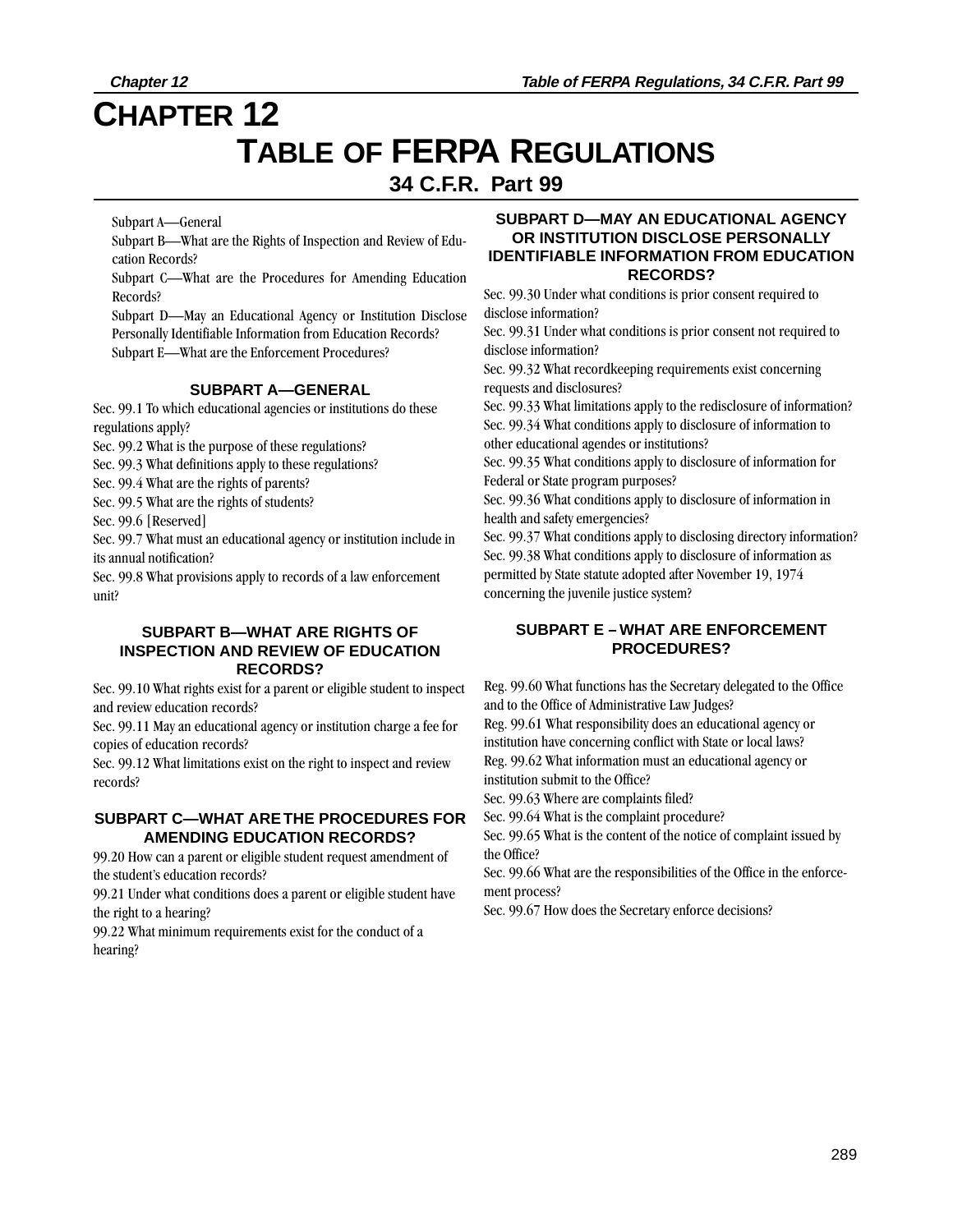## **CHAPTER 13 OVERVIEW OF SPECIAL EDUCATION CASELAW**

The Individuals with Disabilities Act requires school districts to provide a free appropriate public education (FAPE) to children with disabilities. The child's special education must be at no cost to the child's parent.

After Congress passed Public Law 94-142, courts issued different rulings about the meaning of the term "appropriate." As cases were litigated, some courts decided that "appropriate" meant that handicapped children were entitled to an education that would help the child become **self-sufficient**. Other courts decided that school systems were required "to **maximize** the potential of each handicapped child commensurate with the opportunity provided non-handicapped children." (from *Rowley*)

#### **Board of Education v. Rowley, 458 U.S. 176 (1982)**

In 1982, the U. S. Supreme Court issued their first decision in a special education case. In *Board of Education v. Rowley*, the high court defined the terms "special education" and "appropriate" as follows:

Special education . . . means specially designed instruction, at no cost to parents or guardians to meet the unique needs of a handicapped child . . . (At 189) [an appropriate education] provides personalized instruction with sufficient support services to permit the child to benefit educationally from that instruction . . . and if the child is being educated in the regular classrooms of the public education system, (it) should be reasonably calculated to enable the child to achieve passing marks and advance from grade to grade. *Board of Educ. v. Rowley*, 458 U.S. 176, 204, 205 (1982)

After the *Rowley* decision, terms like "maximizing," and "self-sufficiency" were stricken. Parents were not entitled to the "best" education nor were they entitled to an education that would "maximize" their child's potential. The use of these terms is fatal to the parent's case. Parents and school districts continued to disagree about the adequacy (and appropriateness) of special education services.

#### **Tuition Reimbursement**

Dissatisfied about their children's lack of progress in public school programs, parents removed their children from public programs and placed the children into private special education programs. Some parents requested that their school districts reimburse them for the costs of their child's special education in these private programs.

If the public school provides an appropriate educational program, parents are not entitled to be reimbursed for a private placement. If the school district defaults on their obligation to provide a child with an appropriate education and the parent places the child into a private special education program where the child does receive an appropriate education, should the parent be reimbursed?

Some Courts decided that reimbursement was retroactive to the date of placement or the date of denial of an appropriate education. Other courts held that parents could not be reimbursed until after the case was litigated and won by the parents, a process that often took several years to complete.

In 1980, the U. S. Court of Appeals for the Fourth Circuit held that parents who had withdrawn their children from public school placements could not receive reimbursement retroactively because the parents violated the "stay put" provisions of the Act. (*Stemple v. Board of Education*, 623 F.2d 893 (4th Cir. 1980)).

The U.S. Court of Appeals for the First Circuit disagreed. In the First Circuit, parents could be reimbursed from the date of placement. This created a split among Circuits on this issue.

#### **Burlington School Committee v. Dept. of Education, 471 U.S. 359 (1985)**

To resolve the split, the U.S. Supreme Court agreed to hear the case of Michael Panico in *Burlington School Committee v. Department of Education*, 471 U. S. 359, 105 S. Ct. 1996, 85 L. Ed. 2d 385 (1985).

In *Burlington*, the legal issue was whether Michael Panico's parents could be reimbursed for his education at a private special education school that was on the state's list of approved schools. The Panico family and the Massachusetts Department of Education brought the suit against the Town of Burlington, Massachusetts.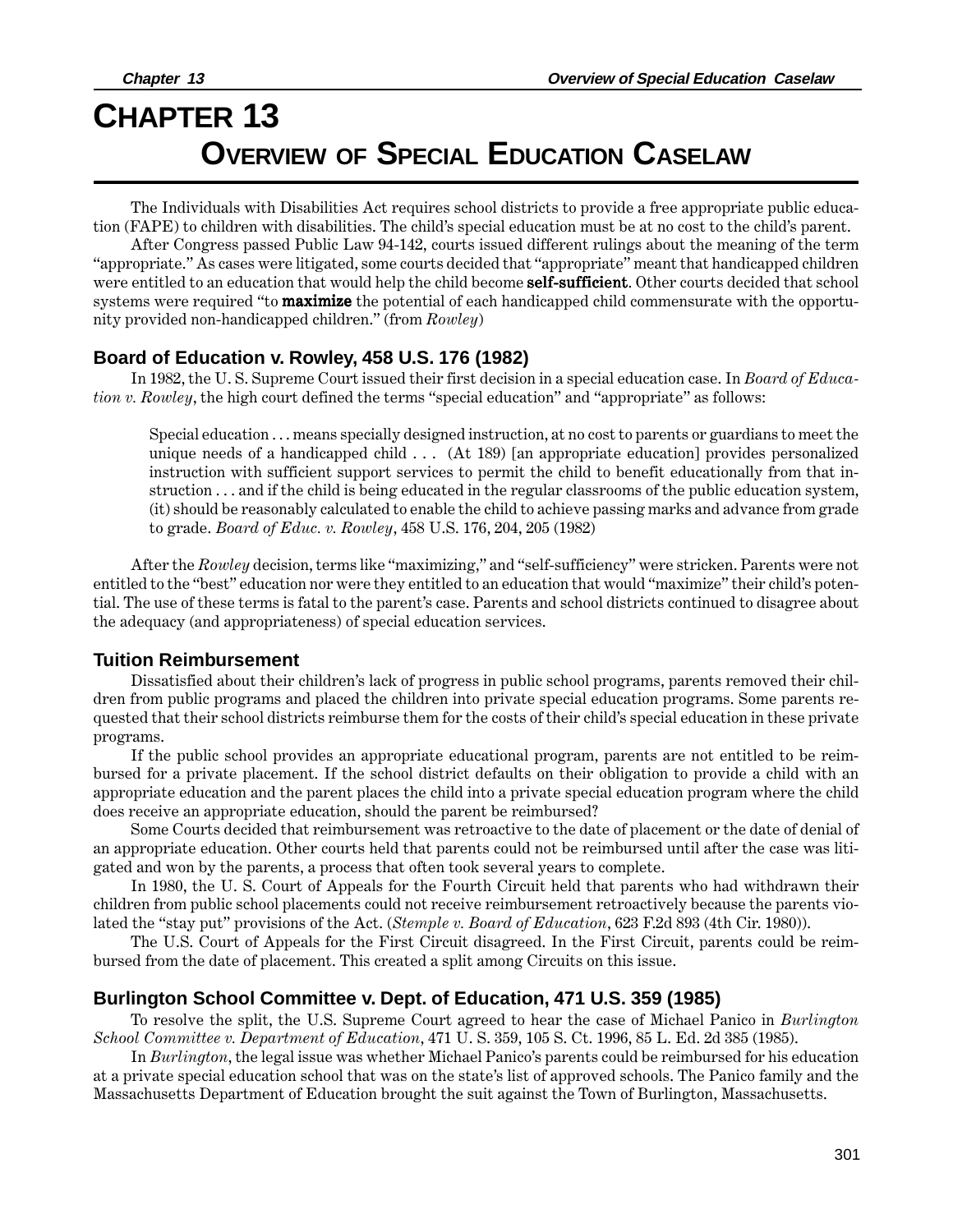## **THE UNITED STATES SUPREME COURT**

**458 U.S. 176**

#### **BOARD OF EDUCATION OF THE HENDRICK HUDSON CENTRAL SCHOOL DISTRICT, WESTCHESTER COUNTY, et al., Petitioners**

**v.**

#### **AMY ROWLEY, by her parents, ROWLEY et. al. Respondent**

No. 80-1002

On a Writ of Certiorari to the United States Court of Appeals for The Second Circuit. 632 F. 2d 945, reversed and remanded.

June 28, 1982

Before Burger, C.J., and Brennan, White, Marshall, Blackmun, Powell, Rehnquist, Stevens, O'Connor, JJ.

REHNQUIST, J., delivered the opinion of the Court, in which BURGER, C. J., and POWELL, STEVENS, and O'CONNOR, JJ., joined. BLACKMUN, J., filed an opinion, concurring in the judgment.

WHITE, J., filed a dissenting opinion, in which BRENNAN and MARSHALL, JJ., joined.

JUSTICE REHNQUIST delivered the opinion of the Court.

This case presents a question of statutory interpretation. Petitioners contend that the Court of Appeals and the District Court misconstrued the requirements imposed by the Congress upon States which receive federal funds under the Education for All Handicapped Children Act. We agree and reverse the judgment of the Court of Appeals.

I

The Education for All Handicapped Children Act of 1975 (Act), 20 U.S.C. 1401 et seq., provides federal money to assist state and local agencies in educating handicapped children, and conditions such funding upon a States compliance with extensive goals and procedures. The Act represents an ambitious federal effort to promote the education of handicapped children, and was passed in response to Congress' perception that a majority of handicapped in the United States "were either totally excluded from schools or [were] sitting idly in regular classrooms awaiting the time when they were old enough to 'drop out.'" H.R. Rep. No. 94-332. P.2 (1975). The Acts evolution and major provisions shed light on the question of statutory interpretation which is at he heart of this case.

Congress first addressed the problem of education the handicapped in 1966 when it amended the Elementary and Secondary Education Act of 1965 to establish a grant program "for the purpose of assisting the States in the initiation, expansion, and improvement of programs and projects . . . for the education of handicapped children." *Pub. L. No. 89-750*, 161, 80 Stat. 1204 (1966). That program was repealed in 1970 by the *Education for the Handicapped Act*, Pub. L. No. 91-230, 175, Part B of which established a grant program similar in purpose to the repealed legislation. Neither the 1966 nor 1970 legislation contained specific guidelines for state use of the grant money; both were aimed primarily at stimulating the States to develop educational resources and to train personnel for educating the handicapped.<sup>1</sup>

Dissatisfied with the progress being made under these earlier enactments, and spurred by two district court decisions holding that handicapped children should be given access to a public education, Congress in 1974 greatly increased federal funding for education of the handicapped and for the first time required recipient States to adopt "a goal of providing full educational opportunities to all handicapped children." *Pub. L. 93-380*, 88 Stat. 579, 583 (1974) (the 1974 statue). The 1974 statute was recognized as an interim measure only, adopted "in order to give the Congress an additional year in which to study what if any additional Federal assistance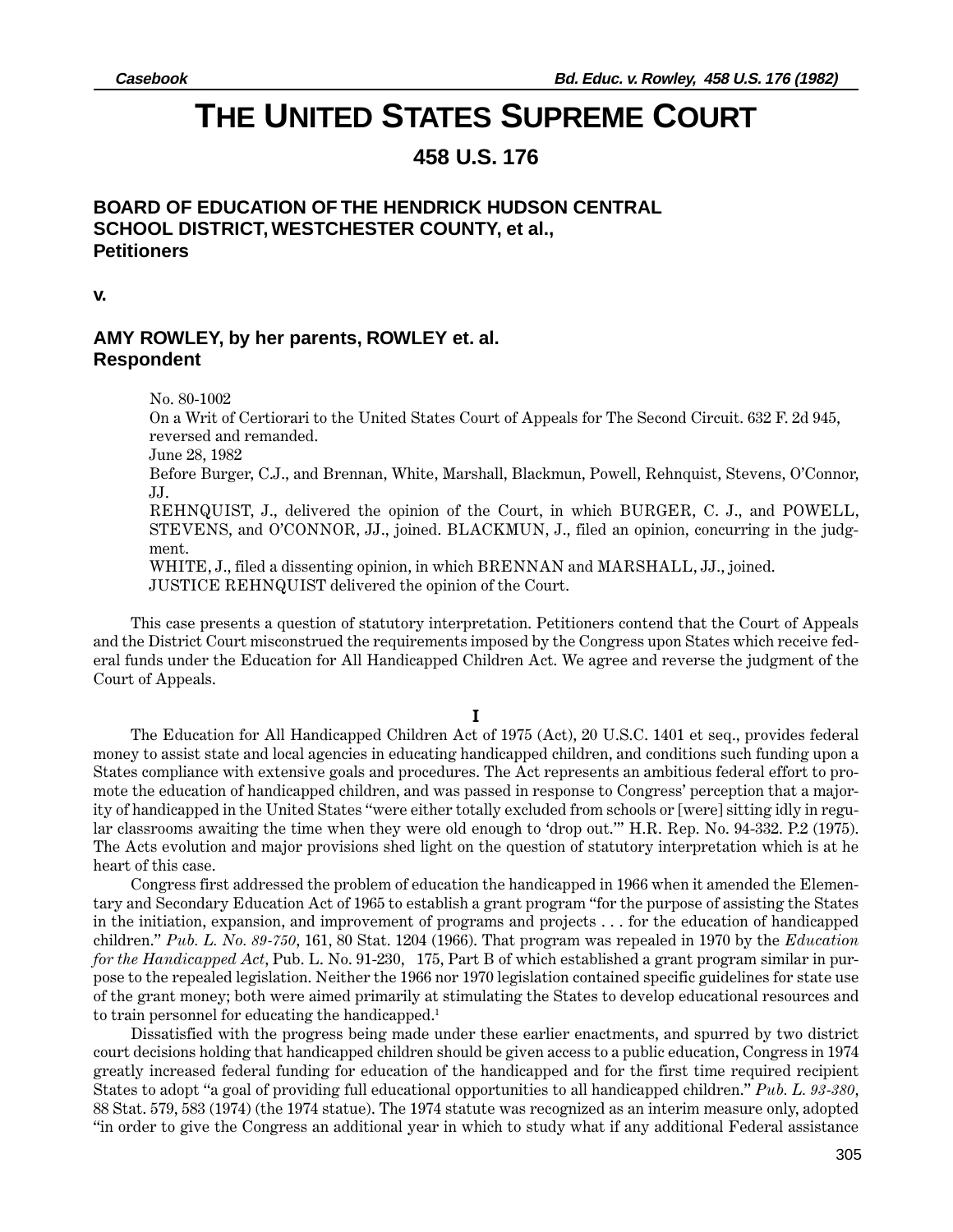[was] required to enable the States to meet the needs of handicapped children." H.R. Rep. No. 94-332, supra, p.4. The ensuing year of study produced the Education for All Handicapped Children Act of 1975.

In order to qualify for federal financial assistance under the Act, a State must demonstrate that it "has in effect a policy that assures all handicapped children the right to a free appropriate public education." 20 U.S.C. 1412(1). That policy must be reflected in a state plan submitted to and approved by the Commissioner of Education, 3 1413, which describes in detail the goals, programs, and timetables under which the State intends to educate handicapped children within its borders. 1412. 1413. States receiving money under the Act must provide education to the handicapped by priority, first "to handicapped children who are not receiving an education" and second "to handicapped children . . . with the most severe handicaps who are receiving an inadequate education," 1413(3), and to the maximum extent appropriate" must educate handicapped children "with children who are not handicapped." 1412(5). 4 The Act broadly defines "handicapped children" to include "mentally retarded, hard of hearing, deaf, speech impaired, visually handicapped, seriously emotionally disturbed, orthopedically impaired, [and] other health impaired children, [and] children with specific learning disabilities."  $1401(1)$ .<sup>5</sup>

The "free appropriate public education" required by the Act is tailored to the unique needs of the handicapped child by means of an 'individualized educational program" (IEP). 1401(18). The IEP, which is prepared at a meeting between a qualified representative of the local educational agency, the child's teacher, the child parents or guardian, and, where appropriate, the child, consists of a written document containing

(A) a student of the present levels of educational performance of the child,

(B) a statement of annual goals, including short-term instructional objectives,

(C) a statement of the specific educational services to be provided to such child, and the extent to which such child will be able to participate in regular educational programs,

(D) the projected date for initiation and anticipated duration of such service, and

(E) appropriate objective criteria and evaluation procedures and schedules for determining, on at least an annual basis, whether instructional objectives are being achieved. 1401(19).

Local or regional educational agencies must review, and where appropriate revise, each child's IEP at least annually. 1404(a)(5). See also 1413(a)(11), 1414(a)(5).

In addition to the state plan and the IEP already described, the Act imposes extensive procedural requirements upon State receiving federal funds under its provisions. Parents or guardians of handicapped children must be notified of any proposed change in "the identification, evaluation, or educational placement of the child or the provision of a free appropriate public education to the child," and must be permitted to being a complaint about "any matter relating to" such evaluation and education.  $1415(b)(1)(D)$  and  $(E)$ . Complaints brought by parents or guardians must be resolved at "an impartial due process hearing," and appeal to the State educational agency must be provided if the initial hearing is held at the local or regional level.  $1415(B)(2)$ and (c)<sup>7</sup>Thereafter, "any party aggrieved by the findings and decisions" of the state administrative hearing has "the right to bring a civil action with respect to the complaint . . . in any State court of competent jurisdiction or in a district court of the United Stated without regard to the amount in controversy."  $1415(e)(2)$ .

Thus, although the Act leaves to the States the primary responsibility for developing and executing educational programs for handicapped children, it imposes significant requirements to be followed in the discharge of that responsibility. Compliance is assured by provisions permitting the withholding of federal funds upon determination that a participating state or local agency has failed to satisfy the requirements of the Act, 1414(b)(A), 1416, and by the provision for judicial review. At present, all States except New Mexico receive federal funds under the portions of the Act at issue today. Brief for the United States as Amicus Curiae 2, n. 2.

#### II

This case arose in connection with the education of Amy Rowley, a deaf student at the Furnace Woods School in the Hendrick Hudson Central School District, Peekskill, New York. Amy has minimal residual hearing and is an excellent lip reader. During the year before she began attending furnace Woods, a meeting between her parents and school administrators resulted in a decision to place in a regular kindergarten class in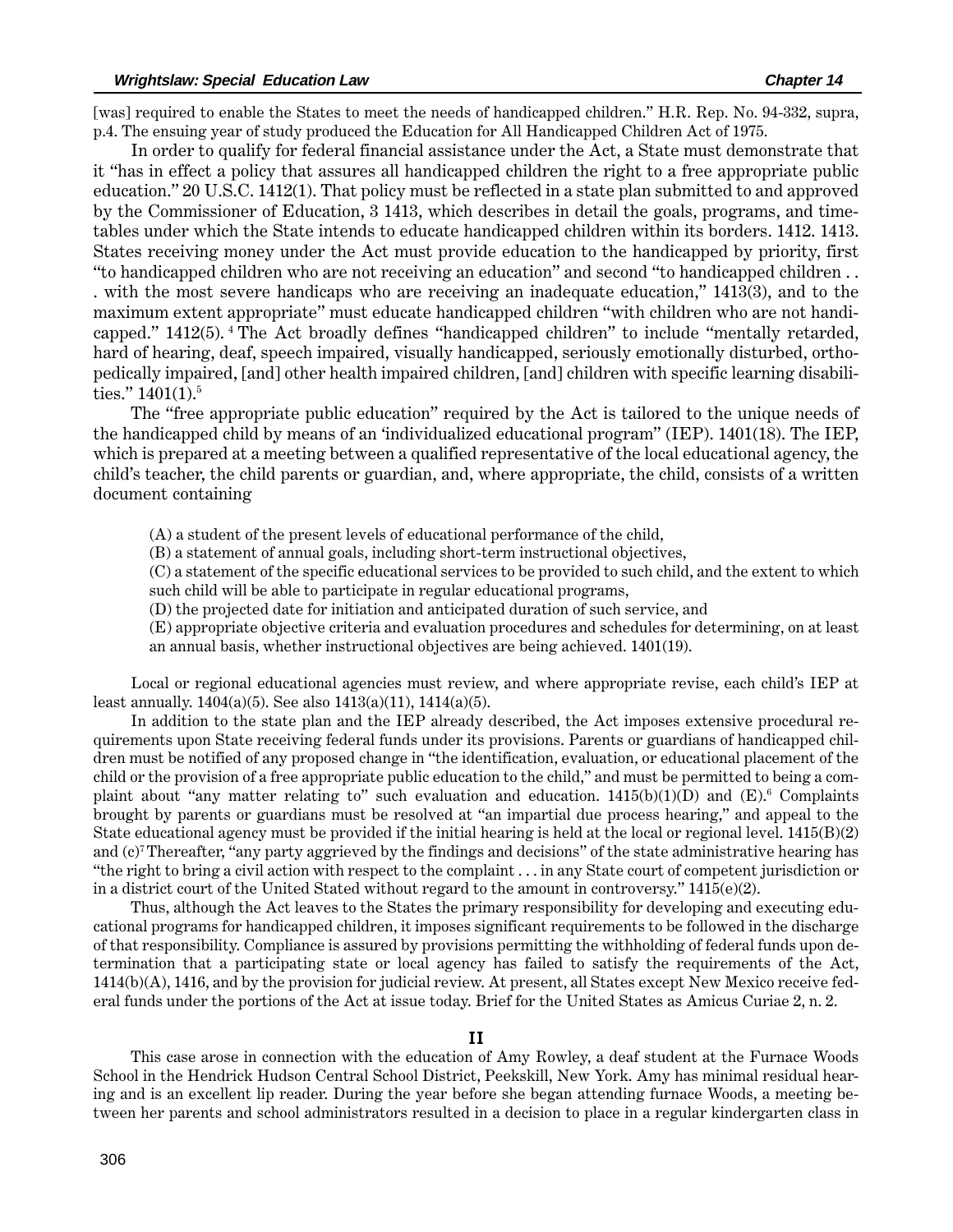### **FERPA REGULATIONS 34 C.F.R., Part 99**

Subpart A—General

Subpart B—What are the Rights of Inspection and Review of Education Records?

Subpart C—What are the Procedures for Amending Education Records?

Subpart D—May an Educational Agency or Institution Disclose Personally Identifiable Information from Education Records?

Subpart E—What are the Enforcement Procedures?

#### **SUBPART A—GENERAL**

#### **Sec. 99.1 To which educational agencies or institutions do these regulations apply?**

(a) Except as otherwise noted in Sec. 99.10, this part applies to an educational agency or institution to which funds have been made available under any program administered by the Secretary of Education if -

(1) The educational institution provides educational services or instruction, or both, to student; or

(2) The educational agency provides administrative control or direction of, or performs service functions for, public elementary or secondary schools or postsecondary institutions.

(b) This part does not apply to an educational agency or institution solely because students attending that agency or institution receive non– monetary benefits under a program referenced in paragraph (a) of this section, if no funds under that program are made available to the agency or institution.

(c) The Secretary considers funds to be made available to an educational agency or institution if funds under one or more of the programs referenced in paragraph (a) of this section

(1) are provided to the agency or institution by grant, cooperative agreement, contract, subgrant , or subcontract; or

(2) are provided to students attending the agency or institution and the funds may be paid to the agency or institution by those students for educational purposes, such as under the Pell Grant Program and the Guaranteed Student Loan Program (Titles IV-A-1 and IV-B, respectively, of the Higher Education Act of 1965, as amended).

(d) If an educational agency or institution receives funds under one or more of the programs covered by this section, the regulations in this part apply to the recipient as a whole, including each of its components (such as a department within a university).

#### **Sec. 99.2 What is the purpose of these regulations?**

The purpose of this part is to set out requirements for the protection of privacy of parents and students under section 444 of the General Education Provisions Act, as amended. (Note: 34 C.F.R. 300.560-300.576 contain requirements regarding confidentiality of information relating to handicapped children who receive benefits under IDEA.)

#### **Sec. 99.3 What definitions apply to these regulations?**

The following definitions apply to this part:

**"Act"** means the Family Educational Rights and Privacy Act of 1974, as mended, enacted as Sec. 438 of the General Education Provisions Act.

**"Attendance"** includes, but is not limited to:

(a) Attendance in person or by correspondence; and

(b) The period during which a person is working under a work-study program.

**"Directory information"** means information contained in an education record of a student which would not generally be considered harmful or an invasion of privacy if disclosed. It includes, but is not limited to the student's name, address, telephone listing, date and place of birth, major field of study, participation in officially recognized activities and sports, weight and height of members of athletic teams, dates of attendance, degrees and awards received, and the most recent previous educational agency or institution attended.

**"Disciplinary action or proceeding"** means the investigation, adjudication, or imposition of sanctions by an educational agency or institution with respect to an infraction or violation of the internal rules of conduct applicable to students of the agency or institution.

**"Disclosure"** means to permit access to or the release, transfer, or other communication of education records, or the personally identifiable information contained in those records, to any party, by any means, including oral, written, or electronic means.

**"Educational agency or institution"** means any public or private agency or institution to which this part applies under Sec. 99. l(a). **"Education records"**

(a) The term means those records that are: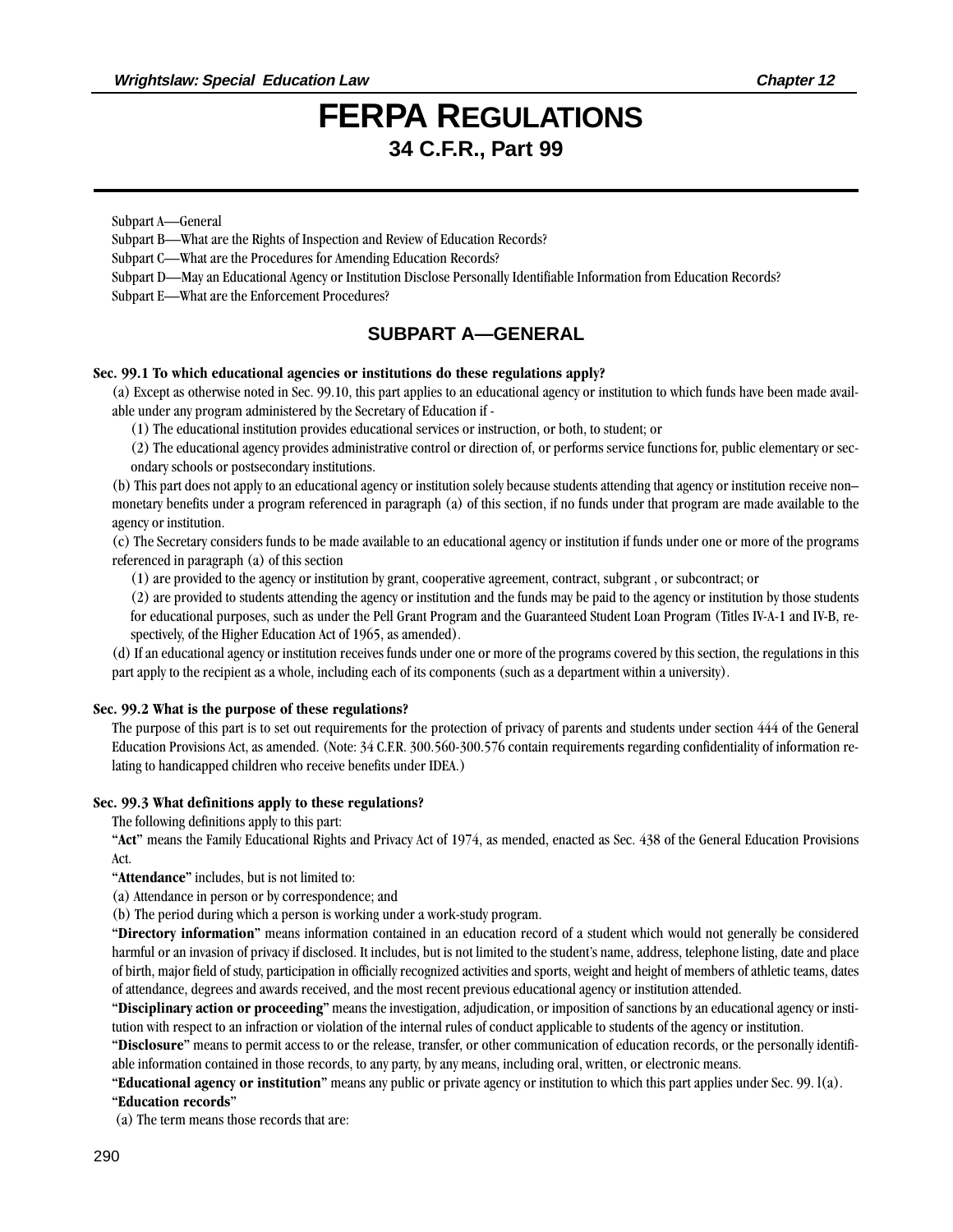### **NONDISCRIMINATION ON THE BASIS ON HANDICAP IN PROGRAMS AND ACTIVITIES RECEIVING OR BENEFITING FROM FEDERAL FINANCIAL ASSISTANCE 34 C.F.R. PART 104**

Subpart A—General Provisions

Subpart B—Employment Practices

Subpart C—Program Accessibility

Subpart D—Preschool, Elementary, and Secondary Education

Subpart E—Postsecondary Education

Subpart F—Health, Welfare, and Social Services

Subpart G—Procedures

### **SUBPART A—GENERAL PROVISIONS**

#### **Sec. 104.1 Purpose.**

The purpose of this part is to effectuate Sec. 504 of the Rehabilitation Act of 1973, which is designed to eliminate discrimination on the basis of handicap in any program or activity receiving Federal financial assistance.

#### **Sec. 104.2 Application.**

This part applies to each recipient of Federal financial assistance from the Department of Education and to each program or activity that receives or benefits from such assistance.

#### **Sec. 104.3 Definitions**

As used in this part, the term:

(a) "**The Act**'' means the Rehabilitation Act of 1973, Pub. L. 93-112, as amended by the Rehabilitation Act Amendments of 1974, Pub. L. 93- 516, 29 U.S.C. 794.

(b) "**Sec. 504**'' means Sec. 504 of the Act.

(c) "**Education of the Handicapped Act**'' means that statute as amended by the Education for all Handicapped Children Act of 1975, Pub.

L. 94-142, 20 U.S.C. 1401 et seq.

(d) "**Department**'' means the Department of Education.

(e) "Assistant Secretary'' means the Assistant Secretary for Civil Rights of the Department of Education.

(f) "**Recipient'**' means any state or its political subdivision, any instrumentality of a state or its political subdivision, any public or private agency, institution, organization, or other entity, or any person to which Federal financial assistance is extended directly or through another recipient, including any successor, assignee, or transferee of a recipient, but excluding the ultimate beneficiary of the assistance.

(g) "**Applicant for assistance**'' means one who submits an application, request, or plan required to be approved by a Department official or by a recipient as a condition to becoming a recipient.

(h) "**Federal financial assistance**'' means any grant, loan, contract (other than a procurement contract or a contract of insurance or guaranty), or any other arrangement by which the Department provides or otherwise makes available assistance in the form of:

(1) Funds;

- (2) Services of Federal personnel; or
- (3) Real and personal property or any interest in or use of such property, including:
	- (i) Transfers or leases of such property for less than fair market value or for reduced consideration; and

(ii) Proceeds from a subsequent transfer or lease of such property if the Federal share of its fair market value is not returned to the Federal Government.

(i) "**Facility**'' means all or any portion of buildings, structures, equipment, roads, walks, parking lots, or other real or personal property or interest in such property.

#### (j) "**Handicapped person**.''

- (1) "Handicapped persons'' means any person who
	- (i) has a physical or mental impairment which substantially limits one or more major life activities,
	- (ii) has a record of such an impairment, or
	- (iii) is regarded as having such an impairment.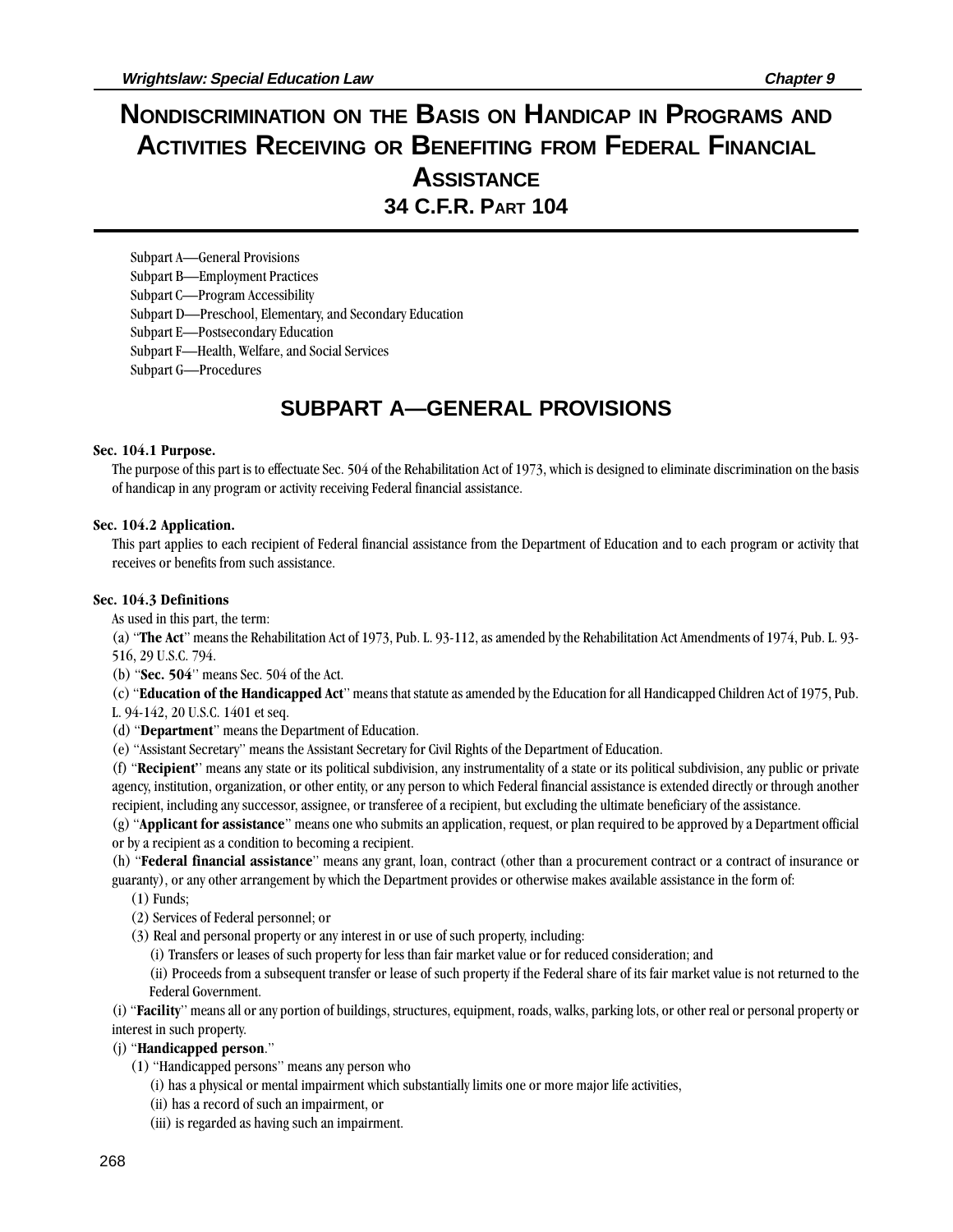#### **LEA and State Agency Eligibility—General**

300.180 Condition of assistance. 300.181 Exception for prior LEA or State agency policies and procedures on file with the SEA. 300.182 Amendments to LEA policies and procedures. 300.183 [Reserved] 300.184 Excess cost requirement. 300.185 Meeting the excess cost requirement. 300.186—300.189 [Reserved] 300.190 Joint establishment of eligibility. 300.191 [Reserved] 300.192 Requirements for establishing eligibility. 300.193 [Reserved] 300.194 State agency eligibility. 300.195 [Reserved] 300.196 Notification of LEA or State agency in case of ineligibility. 300.197 LEA and State agency compliance.

#### **LEA and State Agency Eligibility—Specific Conditions**

300.220 Consistency with State policies. 300.221 Implementation of CSPD. 300.222—300.229 [Reserved] 300.230 Use of amounts. 300.231 Maintenance of effort. 300.232 Exception to maintenance of effort. 300.233 Treatment of federal funds in certain fiscal years. 300.234 Schoolwide programs under title I of the ESEA. 300.235 Permissive use of funds. 300.236—300.239 [Reserved] 300.240 Information for SEA. 300.241 Treatment of charter schools and their students. 300.242 Public information. 300.243 [Reserved] 300.244 Coordinated services system.

#### **School-Based Improvement Plan**

300.245 School-based improvement plan. 300.246 Plan requirements. 300.247 Responsibilities of the LEA. 300.248 Limitation. 300.249 Additional requirements. 300.250 Extension of plan.

#### **Secretary of the Interior—Eligibility**

300.260 Submission of information. 300.261 Public participation. 300.262 Use of Part B funds. 300.263 Plan for coordination of services. 300.264 Definitions. 300.265 Establishment of advisory board. 300.266 Annual report by advisory board. 300.267 Applicable regulations.

#### **Public Participation**

300.280 Public hearings before adopting State policies and procedures.

300.281 Notice.

300.282 Opportunity to participate; comment period.

300.283 Review of public comments before adopting policies and procedures.

300.284 Publication and availability of approved policies and procedures.

#### **SUBPART C—SERVICES**

#### **Free Appropriate Public Education**

300.300 Provision of FAPE. 300.301 FAPE—methods and payments. 300.302 Residential placement. 300.303 Proper functioning of hearing aids. 300.304 Full educational opportunity goal. 300.305 Program options. 300.306 Nonacademic services. 300.307 Physical education. 300.308 Assistive technology. 300.309 Extended school year services. 300.310 [Reserved] 300.311 FAPE requirements for students with disabilities in adult prisons. 300.312 Children with disabilities in public charter schools. 300.313 Children experiencing developmental delays.

#### **Evaluations and Reevaluations**

300.320 Initial evaluations. 300.321 Reevaluations. 300.322—300.324 [Reserved]

#### **Individualized Education Programs**

300.340 Definitions related to IEPs. 300.341 Responsibility of SEA and other public agencies for IEPs. 300.342 When IEPs must be in effect. 300.343 IEP Meetings. 300.344 IEP team. 300.345 Parent participation. 300.346 Development, review, and revision of IEP. 300.347 Content of IEP. 300.348 Agency responsibilities for transition services. 300.349 Private school placements by public agencies. 300.350 IEPs—accountability.

#### **Direct Services by the SEA**

300.360 Use of LEA allocation for direct services. 300.361 Nature and location of services. 300.362—300.369 [Reserved] 300.370 Use of SEA allocations. 300.371 [Reserved] 300.372 Nonapplicability of requirements that prohibit commingling and supplanting of funds.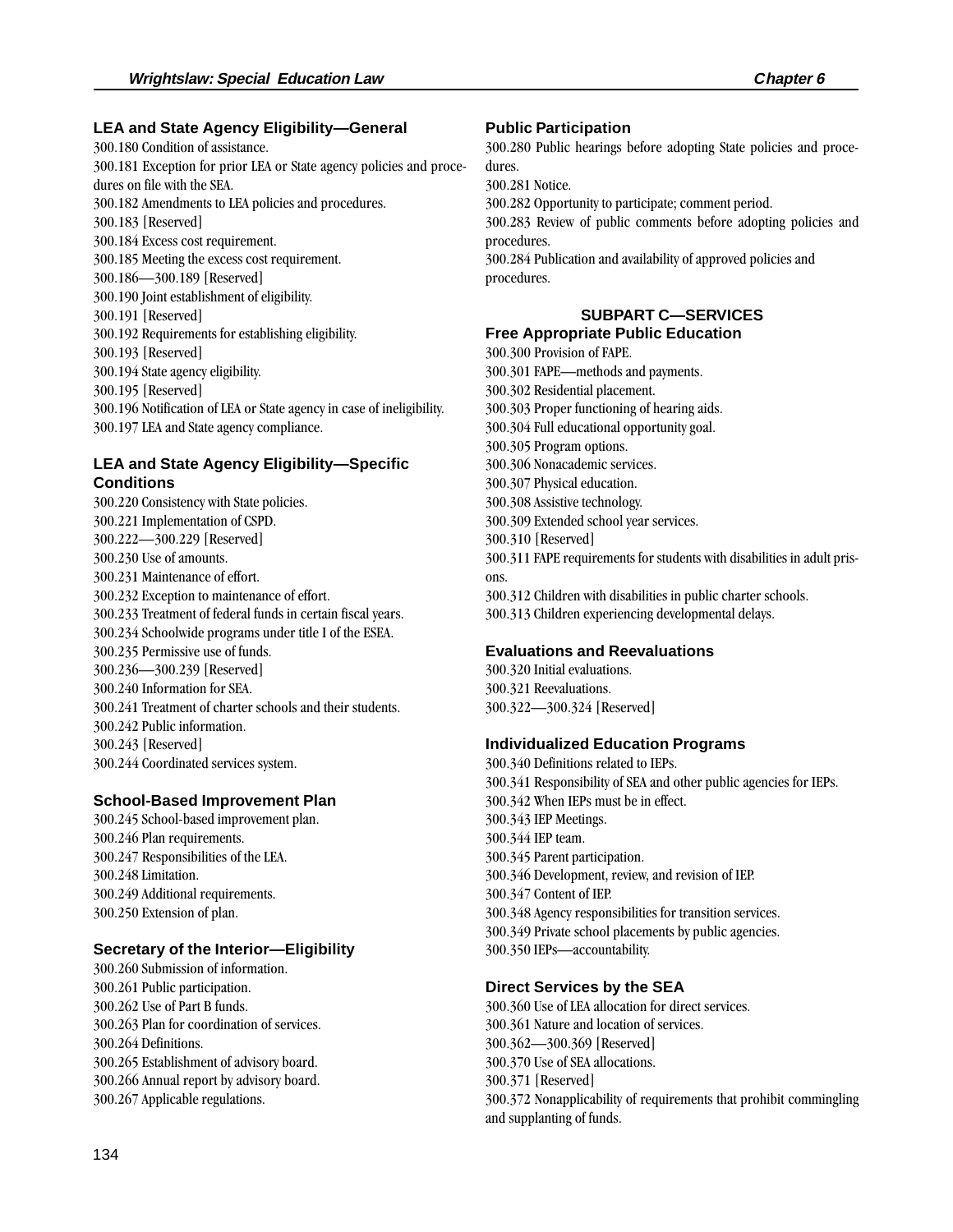| (a) In General<br>(b) State Educational Agency as Provider of Free Appropriate Public Education or Direct Services<br>(c) Exception for Prior State Plans<br>(d) Approval by the Secretary.<br>(e) Assistance Under Other Federal Programs<br>(f) By-Pass for Children in Private Schools                                                                                                                                                              |  |
|--------------------------------------------------------------------------------------------------------------------------------------------------------------------------------------------------------------------------------------------------------------------------------------------------------------------------------------------------------------------------------------------------------------------------------------------------------|--|
| (a) In General<br>(b) Exception for Prior Local Plans<br>(c) Notification of Local Educational Agency or State Agency in Case of Ineligibility<br>(d) Local Educational Agency Compliance<br>(e) Joint Establishment of Eligibility<br>(f) Coordinated Services System<br>(g) School Based Improvement Plan<br>(h) Direct Services by the State Educational Agency<br>(i) State Agency Eligibility<br>(j) Disciplinary Information                     |  |
| (a) Evaluations and Reevaluations<br>(b) Evaluation Procedures<br>(c) Additional Requirements For Evaluation and Reevaluations<br>(d) Individualized Education Programs<br>(e) Construction<br>(f) Educational Placements                                                                                                                                                                                                                              |  |
| (a) Establishment of Procedures<br>(b) Types of Procedures<br>(c) Content of Prior Written Notice<br>(d) Procedural Safeguards Notice<br>(e) Mediation<br>(f) Impartial Due Process Hearing<br>(g) Appeal<br>(h) Safeguards<br>(i) Administrative Procedures<br>(j) Maintenance of Current Educational Placement<br>(k) Placement in Alternative Educational Setting<br>(1) Rule of Construction<br>(m) Transfer of Parental Rights at Age of Majority |  |
| (a) Withholding of Payments<br>(b) Judicial Review<br>(c) Divided State Agency Responsibility                                                                                                                                                                                                                                                                                                                                                          |  |
| (a) Responsibilities of Secretary<br>(b) Rules and Regulations<br>(c) Confidentiality<br>(d) Personnel                                                                                                                                                                                                                                                                                                                                                 |  |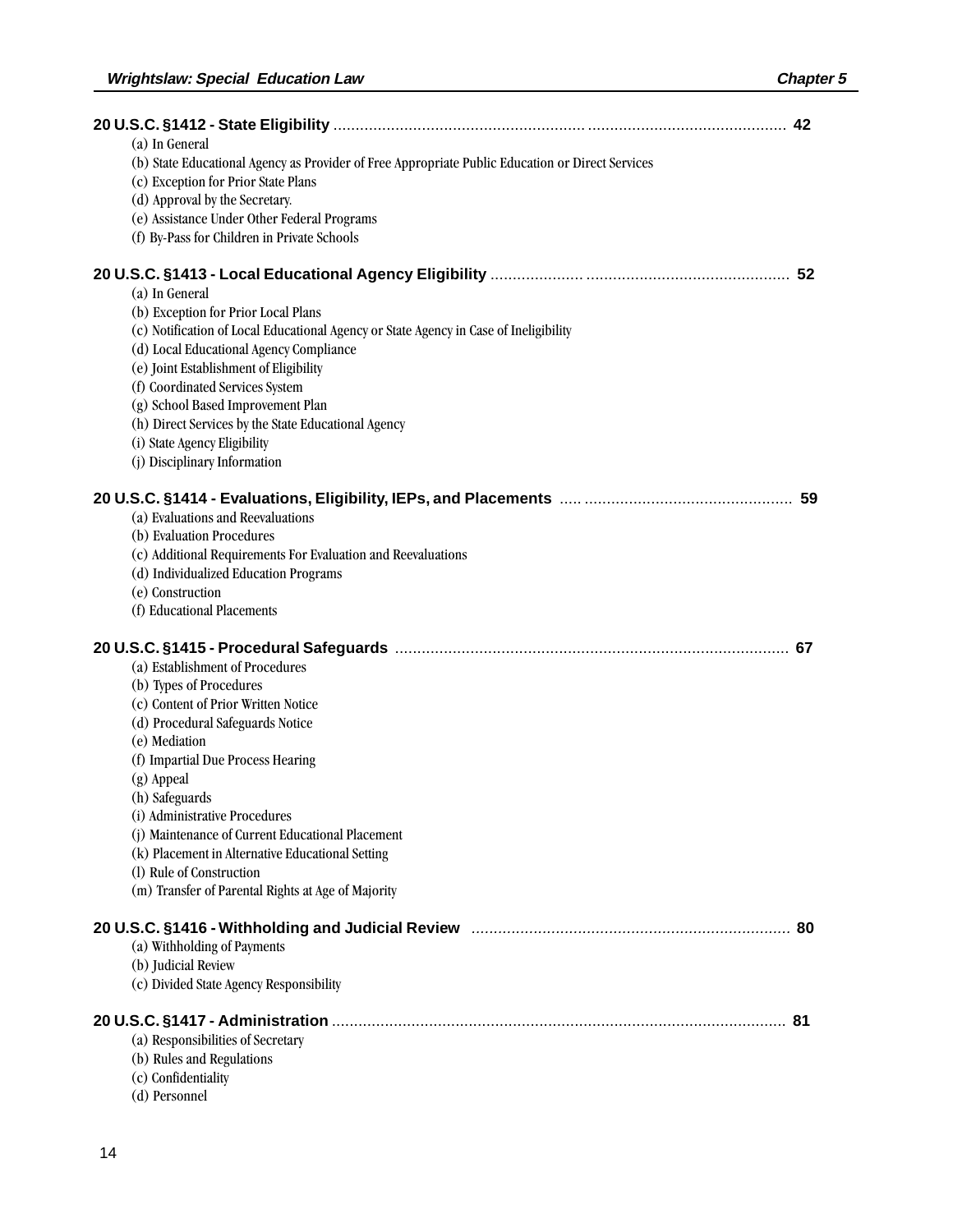#### **Handicapped Children Excluded**

Until 1975, handicapped children were often excluded from school. When allowed to attend, children with many different disabilities were often lumped together in generic special education classes. Because schools segregated children with disabilities from "normal" children, special education classes were often held in undesirable, out-of-the-way places like trailers and school basements.

Despite compulsory attendance laws, most states allowed school authorities to exclude children if they believed that the child would not benefit from education or if the child's presence would be disruptive to others, i.e., to non-disabled children and teachers. In 1958, the Illinois Supreme Court held that compulsory education laws did not apply to children with mental impairments. Until 1969, it was a crime in North Carolina for a parent to try to enroll a handicapped child in public school after the child had been excluded. (Weber, "Statutory Background")

#### **Brown v. Board of Education, 347 U.S. 483 (1954)**

In 1954, the U.S. Supreme Court issued a landmark civil rights decision in *Brown v. Board of Education,* 347 U.S. 483 (1954)*.* In *Brown*, school children from four states argued that segregated public schools were inherently unequal and deprived them of equal protection of the laws. The Supreme Court found that African-American children had the right to equal educational opportunities and that segregated schools "have no place in the field of public education." The court wrote that:

Today, education is perhaps the most important function of state and local governments. Compulsory school attendance laws and the great expenditures for education both demonstrate our recognition of the importance of education to our democratic society. It is required in the performance of our most basic public responsibilities, even service in the armed forces. It is the very foundation of good citizenship. Today it is a principal instrument in awakening the child to cultural values, in preparing him for later professional training, and in helping him to adjust normally to his environment. In these days, it is doubtful that any child may reasonably be expected to succeed in life if he is denied the opportunity of an education. Such an opportunity, where the state has undertaken to provide it, is a right which must be made available to all on equal terms.

We come then to the question presented: Does segregation of children in public schools solely on the basis of race, even though the physical facilities and other "tangible" factors may be equal, deprive the children of the minority group of equal educational opportunities? We believe that it does.

In *Brown*, the Supreme Court described the emotional impact that segregation has on children, especially when segregation "has the sanction of the law:"

To separate them from others of similar age and qualifications solely because of their race generates a feeling of inferiority as to their status in the community that may affect their hearts and minds in a way unlikely ever to be undone. The effect of this separation on their educational opportunities was well stated by a finding in the Kansas case by a court which nevertheless felt compelled to rule against the Negro plaintiffs:

Segregation of white and colored children in public schools has a detrimental effect upon the colored children. The impact is greater when it has the sanction of the law; for the policy of separating the races is usually interpreted as denoting the inferiority of the negro group. A sense of inferiority affects the motivation of a child to learn. Segregation with the sanction of law, therefore, has a tendency to [retard] the educational and mental development of negro children and to deprive them of some of the benefits they would receive in a racially integrated school system.

After the decision in *Brown*, parents of children with disabilities began to bring lawsuits against their school districts for excluding or segregating children with disabilities. The parents argued that by excluding these children, schools were discriminating against the children because of their disabilities.